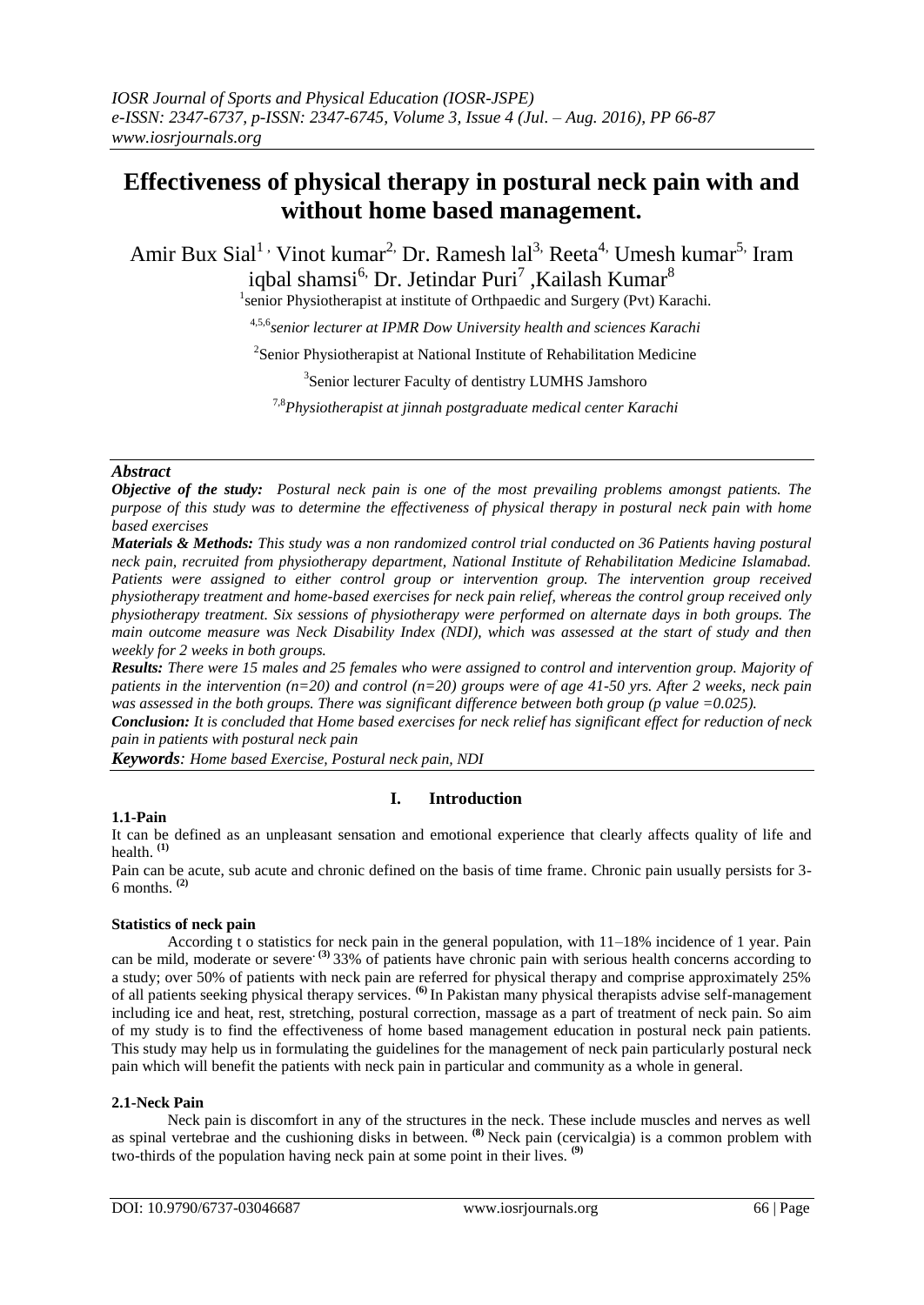# **Neck (The Cervical Spine)**

Neck is part of a long flexible column, known as the spinal column or backbone, which extends through most of the body. **(10)**It is composed of vertebrae that begin in the upper torso and end at the base of the skull**.(11)** he neck supports the weight of the head and protects the nerves that carry sensory and motor information from the [brain](http://en.wikipedia.org/wiki/Human_brain) down to the rest of the body. In addition, the neck is highly flexible and allows the head to turn and flex in all directions. **(12)**

# **Anatomy of the human neck**

### **Bony anatomy**

The cervical spine (neck region) consists of seven bones (C1-C7 vertebrae). It is divided into 2 parts: upper and lower.

- **1)** The upper cervical spine consists of the atlas (C1) and the axis (C2).These first 2 vertebrae are quite different from the rest of the cervical spine. The atlas articulates superiorly with the occiput (the atlantooccipital joint) and inferiorly with the axis (the atlantoaxial joint).
- **2)** The 5 cervical vertebrae that make up the lower cervical spine, C3-C7, are similar to each other but very different from C1 and C2. Each has a vertebral body that is concave on its superior surface and convex on its inferior surface**.(13)**



The cervical vertebrae are separated from one another by intervertebral discs. These discs act as shock absorbers and provide freedom of movement during activity.Attached to the back of each vertebral body is an arch of bone that forms a continuous hollow longitudinal space, which runs the whole length of your back. This space, called the spinal canal, is the area through which the spinal cord and nerve bundles pass. The spinal cord is bathed in cerebrospinal fluid (CSF) and surrounded by three protective layers called the meninges (dura, arachnoid, and pia mater). Two foramina are located laterally at each vertebral level, through which pairs of nerves pass. These nerves serve the muscles, skin and tissues of the body and thus provide sensation and movement to all parts of the body. The delicate spinal cord and nerves are further supported by strong muscles and ligament**s** that are attached to the vertebrae**. (10)**

#### **Soft tissue anatomy**

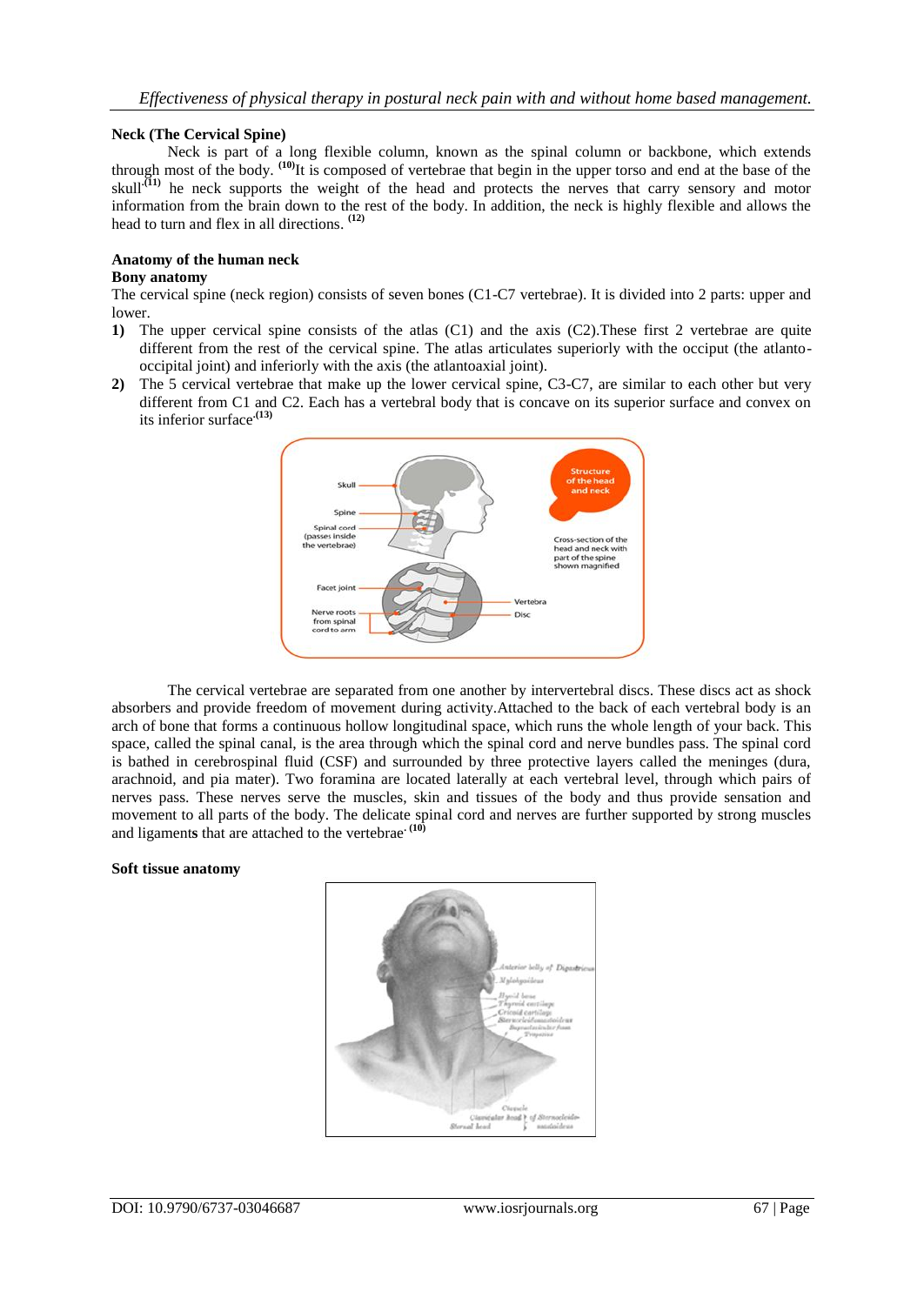In the middle line below the [chin](http://en.wikipedia.org/wiki/Chin) can be felt the body of the [hyoid bone,](http://en.wikipedia.org/wiki/Hyoid_bone) just below which is the prominence of the [thyroid cartilage](http://en.wikipedia.org/wiki/Thyroid_cartilage) called ["Adam's apple"](http://en.wikipedia.org/wiki/Adam%27s_apple), better marked in men than in women. Still lower the [cricoid cartilage](http://en.wikipedia.org/wiki/Cricoid_cartilage) is easily felt, while between this and the [suprasternal notch](http://en.wikipedia.org/wiki/Suprasternal_notch) the [trachea](http://en.wikipedia.org/wiki/Vertebrate_trachea) and isthmus of the [thyroid gland](http://en.wikipedia.org/wiki/Thyroid_gland) may be made out. At the side the outline of the [sternomastoid muscle](http://en.wikipedia.org/wiki/Sternomastoid_muscle) is the most striking mark; it divides the anterior triangle of the neck from the posterior. The upper part of the former contains the [sub](http://en.wikipedia.org/wiki/Submaxillary_gland)[maxillary gland](http://en.wikipedia.org/wiki/Submaxillary_gland) also known as the [sub-mandibular glands,](http://en.wikipedia.org/wiki/Submandibular_gland) which lies just below the posterior half of the body of the [jaw.](http://en.wikipedia.org/wiki/Jaw) The line of the [common](http://en.wikipedia.org/wiki/Common_carotid_artery) and the [external carotid arteries](http://en.wikipedia.org/wiki/External_carotid_arteries) may be marked by joining the sterno-clavicular articulation to the angle of the jaw.

The eleventh or [spinal accessory nerve](http://en.wikipedia.org/wiki/Spinal_accessory_nerve) corresponds to a line drawn from a point midway between the angle of the jaw and the mastoid process to the middle of the posterior border of the sterno-mastoid muscle and thence across the posterior triangle to the deep surface of the [trapezius.](http://en.wikipedia.org/wiki/Trapezius) The external [jugular vein](http://en.wikipedia.org/wiki/Jugular_vein) can usually be seen through the skin; it runs in a line drawn from the angle of the jaw to the middle of the [clavicle,](http://en.wikipedia.org/wiki/Clavicle) and close to it are some small lymphatic glands. The [anterior jugular vein](http://en.wikipedia.org/wiki/Anterior_jugular_vein) is smaller, and runs down about half an inch from the middle line of the neck. The [clavicle](http://en.wikipedia.org/wiki/Clavicle) or collar-bone forms the lower limit of the neck, and laterally the outward slope of the neck to the shoulder is caused by the [trapezius muscle](http://en.wikipedia.org/wiki/Trapezius_muscle)**. (1)**

# **Major muscles of neck**

# **Sternocleidomastoid**

Sternocleidomastoid muscle also known as sternomastoid and commonly abbreviated muscle as SCM, is a paired muscle in the [superficial](http://en.wiktionary.org/wiki/superficial) layers of the [anterior](http://en.wikipedia.org/wiki/Anterior) portion of the [neck;](http://en.wikipedia.org/wiki/Neck) it is one of the largest and most superficial cervical muscles.Origin and insertion The Sternocleidomastoid passes obliquely across the side of the neck. It is thick and narrow at its central part, but broader and thinner at either end.The medial or sternal head is a rounded [fasciculus,](http://en.wikipedia.org/wiki/Muscle_fascicle) tendinous in front, fleshy behind, which arises from the upper part of the anterior surface of the [manubrium sterni,](http://en.wikipedia.org/wiki/Manubrium_sterni) and is directed superiorly, laterally, and posteriorly.The lateral or clavicular head, composed of fleshy and [aponeurotic](http://en.wikipedia.org/wiki/Aponeurotic) fibers, arises from the superior border and anterior surface of the medial third of the [clavicle;](http://en.wikipedia.org/wiki/Clavicle) it is directed almost vertically upward.The two heads are separated from one another at their origins by a triangular interval (*supraclavicular fossa*) but gradually blend, below the middle of the neck, into a thick, rounded muscle which is inserted, by a strong tendon, into the lateral surface of th[emastoid process,](http://en.wikipedia.org/wiki/Mastoid_process) from its apex to its superior border, and by a thin [aponeurosis](http://en.wikipedia.org/wiki/Aponeurosis) into the lateral half of the [superior nuchal line](http://en.wikipedia.org/wiki/Superior_nuchal_line) of the occipital.ActionThe function of this muscle is to rotate the head to the opposite side or obliquely rotate the head. It also flexes the neck. When acting together it flexes the neck and extends the head. When acting alone it rotates to the opposite side (contra laterally) and slightly (laterally) flexes to the same side.It also acts as an accessory muscle of inspiration, along with the [scalene muscles](http://en.wikipedia.org/wiki/Scalene_muscles) of the neck

# **Trapezius**

The trapezius is a large superficial [muscle](http://en.wikipedia.org/wiki/Muscle) that extends longitudinally from the [occipital bone](http://en.wikipedia.org/wiki/Occipital_bone) to the lower thoracic and laterally to the spine of the [scapula](http://en.wikipedia.org/wiki/Scapula) (shoulder blade). Its functions are to move the scapulae and support the [arm.](http://en.wikipedia.org/wiki/Arm)The trapezius has three functional regions: the superior region (descending part), which supports the weight of the arm; the intermediate region (transverse part), which retracts the scapulae; and the inferior region (ascending part), which medially rotates and depresses the scapulae. ActionContraction of the trapezius muscle can have two effects: movement of the scapulae when the spinal origins are stable and movement of the spine when the scapulae are stable. Its main function is to stabilize and move the scapula. Scapular movements The upper and lower fibers tend to rotate the scapula around the [sternoclavicular](http://en.wikipedia.org/wiki/Sternoclavicular_articulation) 

[articulation](http://en.wikipedia.org/wiki/Sternoclavicular_articulation) so that the acromion and inferior angles move up and the medial border moves down. This rotation is in the opposite direction to that produced by [levator scapulae](http://en.wikipedia.org/wiki/Levator_scapulae_muscle) and the [rhomboids.](http://en.wikipedia.org/wiki/Rhomboid_muscles) The upper fibers do not contribute significantly to scapular elevation. The middle fibers retract the scapula.Spinal movements When the scapulae are stable a co-contraction of both sides can extend the neck.

# **Splenius capitis**

Splenius capitis is a broad, straplike muscle in the back of the neck. It pulls on the [base of the](http://en.wikipedia.org/wiki/Base_of_the_skull)  [skull](http://en.wikipedia.org/wiki/Base_of_the_skull) from the [vertebrae](http://en.wikipedia.org/wiki/Vertebrae) [in the neck](http://en.wikipedia.org/wiki/Cervical_vertebra) and upper [thorax.](http://en.wikipedia.org/wiki/Thoracic_vertebrae) It is involved in simple movements such as shaking the head. Origin and insertion It arises from the lower half of the [nuchal ligament,](http://en.wikipedia.org/wiki/Nuchal_ligament) from the [spinous process](http://en.wikipedia.org/wiki/Spinous_process) of the [seventh](http://en.wikipedia.org/wiki/Vertebra_prominens) [cervical vertebra,](http://en.wikipedia.org/wiki/Cervical_vertebra) and from the [spinous processes](http://en.wikipedia.org/wiki/Spinous_processes) of the upper three or four [thoracic vertebrae.T](http://en.wikipedia.org/wiki/Thoracic_vertebrae)he fibers of the muscle are directed upward and laterally and are inserted, under cover of the [sternocleidomastoideus,](http://en.wikipedia.org/wiki/Sternocleidomastoideus) into the [mastoid process](http://en.wikipedia.org/wiki/Mastoid_process) of the [temporal bone,](http://en.wikipedia.org/wiki/Temporal_bone) and into the rough surface on the [occipital bone](http://en.wikipedia.org/wiki/Occipital_bone) just below the lateral third of the [superior nuchal line.](http://en.wikipedia.org/wiki/Superior_nuchal_line) The splenius capitis is deep to [sternocleidomastoideus](http://en.wikipedia.org/wiki/Sternocleidomastoideus) at the mastoid process, and to the [trapezius](http://en.wikipedia.org/wiki/Trapezius) for its lower portion. The splenius capitis muscle is innervated by the [posterior ramus of spinal nerves](http://en.wikipedia.org/wiki/Posterior_ramus_of_spinal_nerve) [C3](http://en.wikipedia.org/wiki/Cervical_spinal_nerve_3) and [C4.F](http://en.wikipedia.org/wiki/Cervical_spinal_nerve_4)unction The splenius capitis muscle is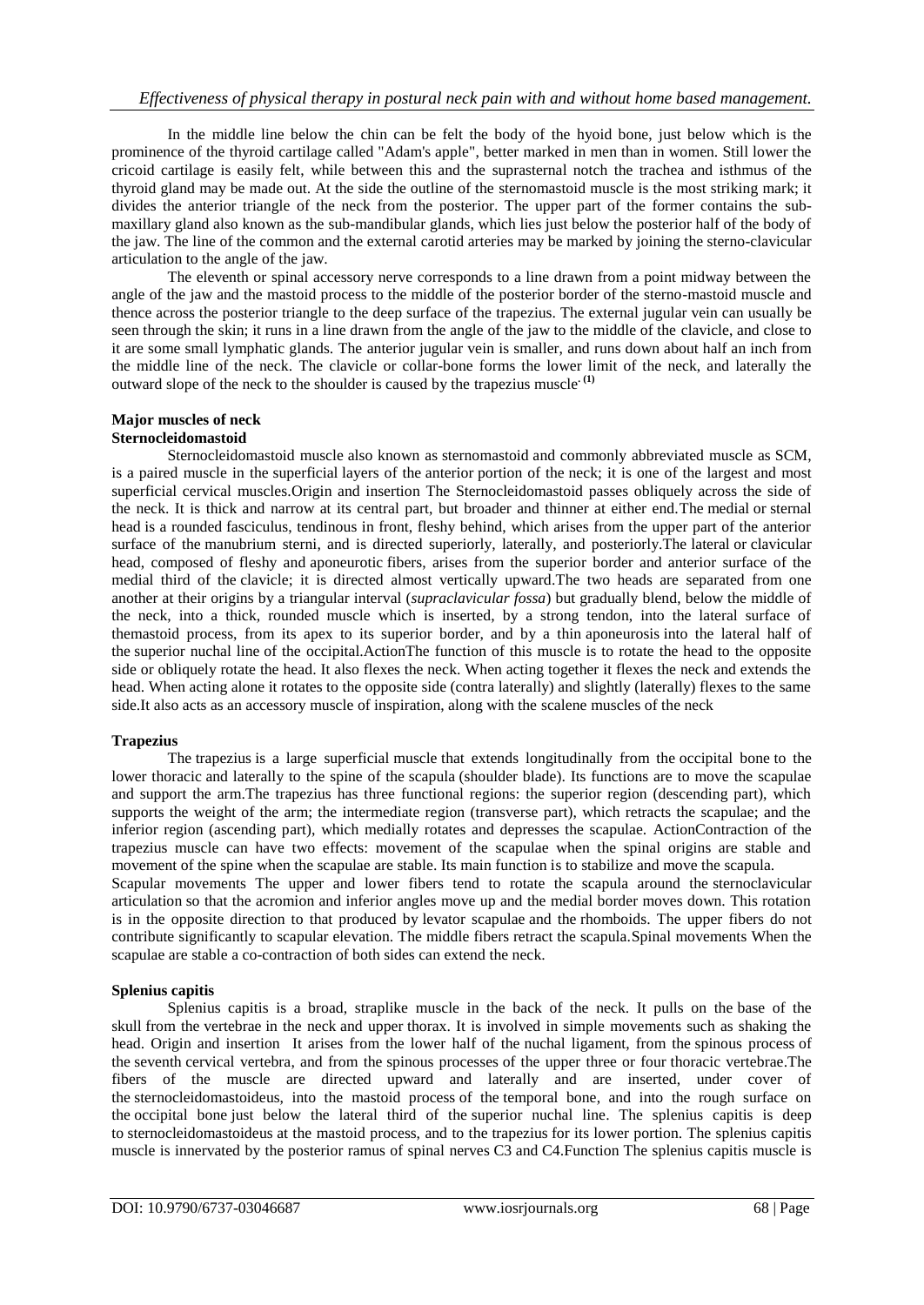a prime mover for head extension. The splenius capitis can also allow lateral flexion and rotation of the [cervical](http://en.wikipedia.org/wiki/Cervical_spine)  [spine.](http://en.wikipedia.org/wiki/Cervical_spine)

### **Splenius cervicis**

Splenius cervicis (also known as the splenius colli) is a muscle in the back of the neck. It arises by a narrow tendinous band from the [spinous processes](http://en.wikipedia.org/wiki/Spinous_processes) of the third to the sixth [thoracic vertebrae;](http://en.wikipedia.org/wiki/Thoracic_vertebrae) it is inserted, by tendinous [fasciculi,](http://en.wiktionary.org/wiki/fasciculus) into the [posterior tubercles](http://en.wikipedia.org/wiki/Posterior_tubercles) of the [transverse processes](http://en.wikipedia.org/wiki/Transverse_processes) of the upper two or three [cervical](http://en.wikipedia.org/wiki/Cervical_vertebrae)  [vertebrae.](http://en.wikipedia.org/wiki/Cervical_vertebrae)The function of the splenius cervicis muscle is extension of the cervical spine, rotation to the ipsilateral side and lateral flexion to the ipsilateral side.

#### **Longus capitis muscle**

longus capitis muscle (rectus capitis anticus major), broad and thick above, narrow below, arises by four tendinous slips, from the anterior tubercles of the [transverse processes](http://en.wikipedia.org/wiki/Transverse_processes) of the third, fourth, fifth, and sixth [cervical vertebræ,](http://en.wikipedia.org/wiki/Cervical_vertebr%C3%A6) and ascends, converging toward its fellow of the opposite side, to be inserted into the inferior surface of the [basilar](http://en.wikipedia.org/wiki/Basilar) part of the [occipital bone.](http://en.wikipedia.org/wiki/Occipital_bone) It is innervated by a branch of cervical plexus. Longus capitis has several actions, acting unilaterally to flex the head and neck laterally, rotate the head ipsilaterally, acting bilaterally flex the head and neck

#### **Longus colli muscle**

Longus colli muscle is a [muscle](http://en.wikipedia.org/wiki/Muscle) of the body. The Longus colli is situated on the anterior surface of the [vertebral column,](http://en.wikipedia.org/wiki/Vertebral_column) between the [atlas](http://en.wikipedia.org/wiki/Atlas_(anatomy)) and the third [thoracic vertebra.](http://en.wikipedia.org/wiki/Thoracic_vertebra) It is broad in the middle, narrow and pointed at either end, and consists of three portions, a superior oblique, an inferior oblique, and a vertical. The *superior oblique portion* arises from the [anterior tubercles](http://en.wikipedia.org/wiki/Anterior_tubercles) of the transverse processes of the third, fourth, and fifth [cervical vertebræ](http://en.wikipedia.org/wiki/Cervical_vertebr%C3%A6) and, ascending obliquely with a medial inclination, is inserted by a narrow tendon into the tubercle on the [anterior arch of the atlas.](http://en.wikipedia.org/wiki/Anterior_arch_of_the_atlas) The *inferior oblique portion*, the smallest part of the muscle, arises from the front of the bodies of the first two or three [thoracic vertebræ;](http://en.wikipedia.org/wiki/Thoracic_vertebr%C3%A6) and, ascending obliquely in a lateral direction, is inserted into the anterior tubercles of the [transverse processes](http://en.wikipedia.org/wiki/Transverse_processes) of the fifth and sixth cervical vertebræ.The *vertical portion* arises, below, from the front of the bodies of the upper three thoracic and lower three cervical vertebræ, and is inserted into the front of the bodies of the second, third, and fourth cervical vertebræ.

#### **Longus capitis muscle**

longus capitis muscle (rectus capitis anticus major), broad and thick above, narrow below, arises by four tendinous slips, from the anterior tubercles of the [transverse processes](http://en.wikipedia.org/wiki/Transverse_processes) of the third, fourth, fifth, and sixth [cervical vertebræ,](http://en.wikipedia.org/wiki/Cervical_vertebr%C3%A6) and ascends, converging toward its fellow of the opposite side, to be inserted into the inferior surface of the [basilar](http://en.wikipedia.org/wiki/Basilar) part of the [occipital bone.](http://en.wikipedia.org/wiki/Occipital_bone)

#### **Semispinalis capitis**

Semispinalis capitis is situated at the upper and back part of the [neck,](http://en.wikipedia.org/wiki/Neck) deep to the [splenius,](http://en.wikipedia.org/wiki/Splenius) and medial to the [longissimus cervicis](http://en.wikipedia.org/wiki/Longissimus_cervicis) and [capitis.](http://en.wikipedia.org/wiki/Longissimus_capitis) It is part of the [transversospinales](http://en.wikipedia.org/wiki/Transversospinales_muscles) muscle group.It arises by a series of tendons from the tips of the [transverse processes](http://en.wikipedia.org/wiki/Transverse_processes) of the upper six or seven [thoracic](http://en.wikipedia.org/wiki/Thoracic_vertebrae) and the [seventh](http://en.wikipedia.org/wiki/Cervical_vertebrae#Special_cervical_vertebrae) [cervical](http://en.wikipedia.org/wiki/Cervical_vertebrae)  [vertebrae,](http://en.wikipedia.org/wiki/Cervical_vertebrae) and from the articular processes of the three cervical vertebrae above this [\(C4-C6\).](http://en.wikipedia.org/wiki/Cervical_vertebrae#General_characteristics_.28C3-C6.29) The tendons, uniting, form a broad muscle, which passes upward, and is inserted between the superior and inferior [nuchal](http://en.wikipedia.org/wiki/Nuchal_lines)  [lines](http://en.wikipedia.org/wiki/Nuchal_lines) of the [occipital bone.](http://en.wikipedia.org/wiki/Occipital_bone) It lies deep to the [trapezius](http://en.wikipedia.org/wiki/Trapezius) muscle and can be palpated as firm round muscle mass just lateral to the cervical spinous processes.The semispinalis muscles are innervated by the dorsal rami of the [cervical spinal nerves.](http://en.wikipedia.org/wiki/Cervical_nerves)

#### **Semispinalis cervicis**

Semispinalis cervicis (semispinalis colli), arises by a series of tendinous and fleshy fibers from the [transverse processes](http://en.wikipedia.org/wiki/Transverse_processes) of the upper five or six [thoracic vertebrae,](http://en.wikipedia.org/wiki/Thoracic_vertebrae) and is inserted into the cervical [spinous](http://en.wikipedia.org/wiki/Spinous_processes)  [processes,](http://en.wikipedia.org/wiki/Spinous_processes) from the axis to the fifth inclusive. The fasciculus connected with the [axis](http://en.wikipedia.org/wiki/Axis_(anatomy)) is the largest, and is chiefly muscular in structure.The semispinalis cervicis is thicker than the [semispinalis dorsi.](http://en.wikipedia.org/wiki/Semispinalis_dorsi)

#### **Rectus capitis anterior**

Rectus capitis anterior is a short, flat muscle, situated immediately behind the upper part of the [Longus](http://en.wikipedia.org/wiki/Longus_capitis)  [capitis.](http://en.wikipedia.org/wiki/Longus_capitis)It arises from the anterior surface of the [lateral mass](http://en.wikipedia.org/wiki/Lateral_mass_of_atlas) of the [atlas,](http://en.wikipedia.org/wiki/Atlas_(anatomy)) and from the root of its [transverse](http://en.wikipedia.org/wiki/Transverse_process)  [process,](http://en.wikipedia.org/wiki/Transverse_process) and passing obliquely upward and medial, is inserted into the inferior surface of the [basilar part](http://en.wikipedia.org/wiki/Basilar_part_of_occipital_bone) of the [occipital bone](http://en.wikipedia.org/wiki/Occipital_bone) immediately in front of the [foramen magnum.](http://en.wikipedia.org/wiki/Foramen_magnum)Action**:** flexion of the head and the neck; Nerve supply: C1, C2.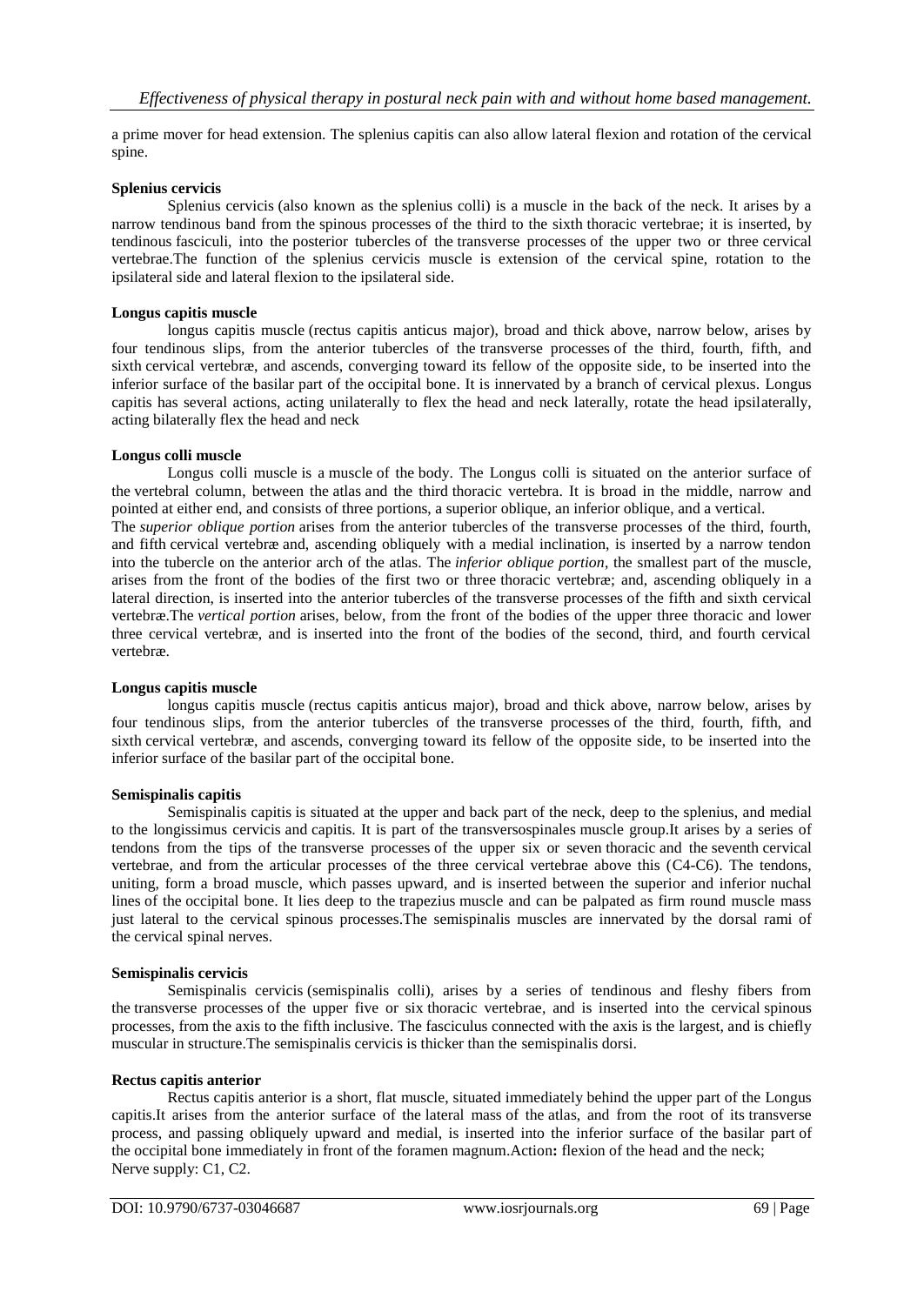## **Rectus capitis lateralis**:

Rectus capitis lateralis, a short, flat muscle, arises from the upper surface of the [transverse process](http://en.wikipedia.org/wiki/Transverse_process) of the [atlas,](http://en.wikipedia.org/wiki/Atlas_(anatomy)) and is inserted into the under surface of the [jugular process](http://en.wikipedia.org/wiki/Jugular_process) of the [occipital bone](http://en.wikipedia.org/wiki/Occipital_bone)

## **Kinesiology of the Neck**

Flexion, extension, rotation, lateral flexion, and circumduction are the basic movements of the cervical region. [\[2\]](#page-21-0)

| <b>Joint Motion</b> | Prime Movers   |                         | Accessories              |  |
|---------------------|----------------|-------------------------|--------------------------|--|
| <b>FLEXION</b>      |                | Sternocleidomastoid     | <b>Scalenes</b>          |  |
|                     |                | Longuscolli             | Hyoid muscles            |  |
|                     |                | Longuscapitis           |                          |  |
|                     |                | Rectus capitis anterior |                          |  |
|                     |                | Rectus capitislateralis |                          |  |
| <b>EXTENSION</b>    |                | Trapezius, upper        | Transversospinalis group |  |
|                     |                | Splenius capitis        | Levator scapulae         |  |
|                     |                | Splenius cervicis       |                          |  |
|                     |                | Semispinaliscapitis     |                          |  |
|                     |                | Semispinaliscervicis    |                          |  |
|                     |                | Erector spinaecapitis   |                          |  |
|                     |                | Erector spinaecervicis  |                          |  |
| <b>ROTATION</b>     |                | Sternocleidomastoid     | <b>Scalenes</b>          |  |
|                     |                | Trapezius, upper        | Transversospinalis group |  |
|                     | Speniuscapitis |                         |                          |  |
|                     |                | Speniuscervicis         |                          |  |
| <b>LATERAL</b>      |                | <b>Scalenes</b>         | Transversospinalis group |  |
| <b>FLEXION</b>      |                | Levator scapulae        | Rectus capitis lateralis |  |

### **Normal Kinematics of the Cervical Column**

At the C2 through C3 junction, the upper cervical spine meets the remaining, more typical cervical column. The body of the axis acts as a "root" within C3, securing the upper cervical spine in the remaining cervical column. The articulating surfaces of the inferior and superior inter-vertebral joints are similar to a saddle joint, maintaining anterior-posterior and medially and laterally directed concavities. This orientation of the cervical bodies of the mid to lower cervical column allows for rotation and flexion movements but is resistant to lateral flexion. Lateral flexion is possible as a combined movement in the cervical column but only due to coupled rotational movement in each segment to that side.

General flexion and extension motion of the neck does not necessarily reflect the movement among vertebrae in the cervical spine. In fact, a vertebra may experience its greatest range of motion in flexion or extension before the cervical column itself has fully flexed or extended. Furthermore, a vertebra may experience a large range of movement in one direction while the cervical column on the whole exhibits movement in the opposite direction. The order of contribution from cervical segments into flexion and extension varies by level as well. Flexion is initiated at the lower cervical spine (C4 through C7), followed by motion at C0 (occiput) through C2, C2 through C3, and then C3 through C4. The C6 through C7 segment undergoes a brief reversal of motion into extension, followed by a reversal of motion at C0 through C2. The C6 through C7 segment contributes to the end ranges of flexion. Extension is also initiated in the lower cervical spine (C4 through C7) and is followed by the beginning of motion at C0 through C2. The middle range consists of varied movement from the mid cervical region, whereas the lower cervical spine is the last to contribute as the column moves into terminal extension.

### **Grades of neck pain**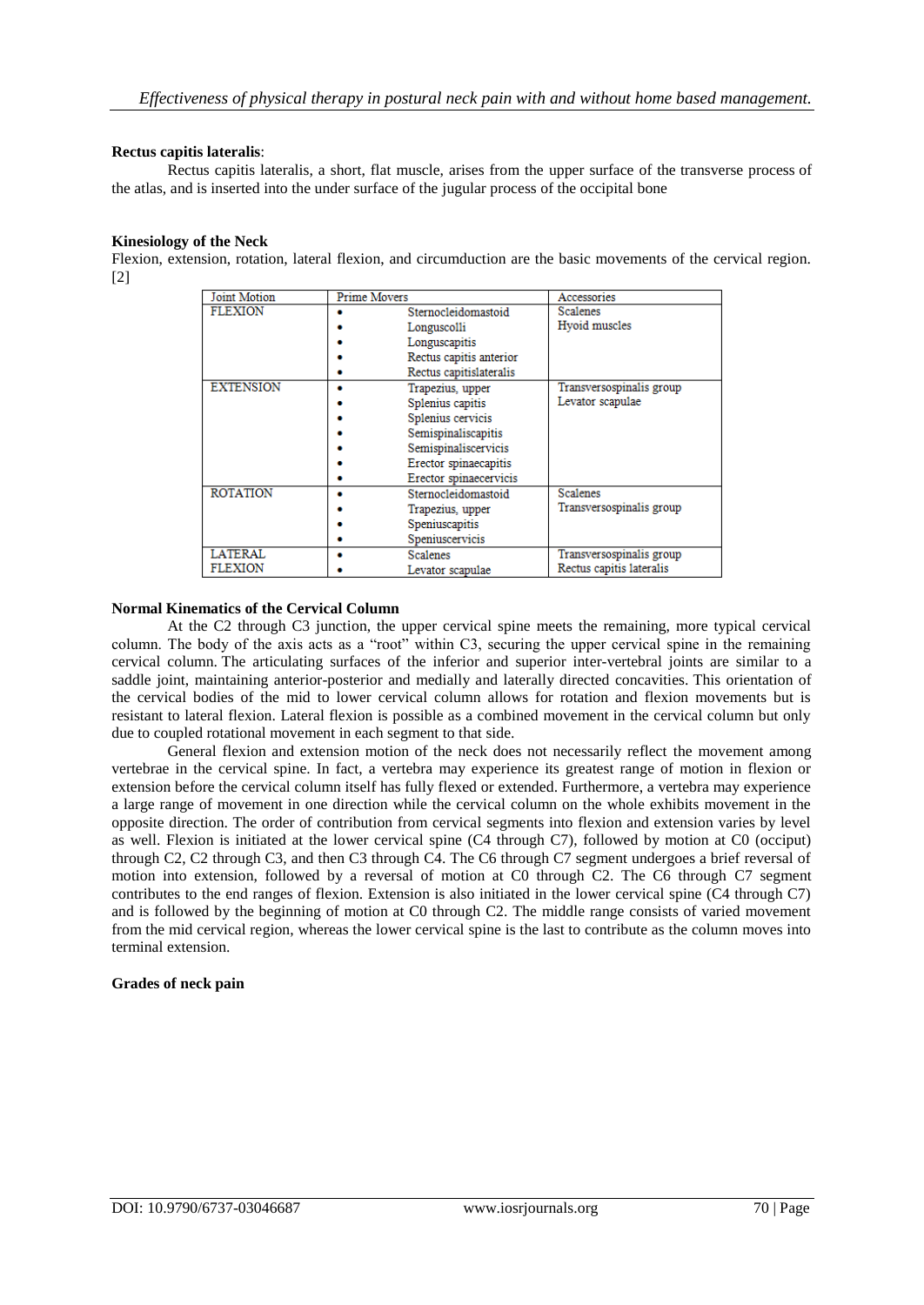| <b>Description</b>                                                                                    | Symptoms/signs                                                                                                                                                                                                                                                              |
|-------------------------------------------------------------------------------------------------------|-----------------------------------------------------------------------------------------------------------------------------------------------------------------------------------------------------------------------------------------------------------------------------|
| <b>Grade I</b><br>No signs of major pathology and no or little interference<br>with daily activities. | stiffness, tenderness, but no significant neurological<br>complaints<br>no signs and symptoms of major structural pathology (e.g.<br>٠<br>fracture, dislocation, infection, etc)                                                                                            |
| Grade II<br>No signs of major pathology, but interference with daily<br>activities                    | neck pain interference with daily<br>۰<br>activities<br>۰<br>no signs and symptoms of major structural pathology or root<br>۰<br>compression                                                                                                                                |
| Grade III<br>Neck pain with neurological signs or symptoms                                            | complaints of neck pain associated with significant<br>۰<br>neurologic signs (e.g. decreased deep tendon reflexes,<br>weakness, sensory deficits)<br>these complaints suggest malfunction of spinal nerves or the<br>۰<br>spinal cord                                       |
| <b>Grade IV</b><br>Neck pain with signs of major pathology                                            | complaints of neck pain and/or its associated disorders along<br>٠<br>with symptoms of major structural pathology, detected by<br>clinician<br>be aware of red flags for fractures, myelopathy, infection,<br>۰<br>neoplasm, other destructive lesions or systemic diseases |

### **Causes of neck pain**

Neck pain may result from abnormalities in the soft tissues—the muscles, ligaments, and nerves—as well as in bones and joints of the spine. The most common causes of neck pain are soft-tissue abnormalities due to injury or prolonged wear and tear. In rare instances, infection or tumors may cause neck pain. In some people, neck problems may be the source of pain in the upper back, shoulders, or arms<sup>(4)</sup>

# **Inflammatory Diseases**



Rheumatoid arthritis can destroy joints in the neck and cause severe stiffness and pain. Rheumatoid arthritis typically occurs in the upper neck area.[\[4\]](#page-21-1) Arthritis is when the bone surfaces become rough, which can cause irritation to the disc and nerve as well**. (5)**

### **Poor Posture**

Poor posture because an aching pain in muscles that tends to be associated with sitting at a computer or other job-related tasks. Postural mal-alignments resulting in poor biomechanics **(7)** Patients can become sore in different parts of the body like the neck and arms, and often patients report they have difficulty sleeping or feeling restored from sleep. **(6)**

### **Cervical Disk Degeneration (Spondylosis)**

The disk acts as a shock absorber between the bones in the neck. Spondylosis and impaired function of muscle, connective tissue and nervous tissue. **(5)** In cervical disk degeneration (which typically occurs in people age 40 years and older), the normal gelatin-like center of the disk degenerates and the space between the vertebrae narrows. As the disk space narrows, added stress is applied to the joints of the spine causing further wear and degenerative disease. **(4)**

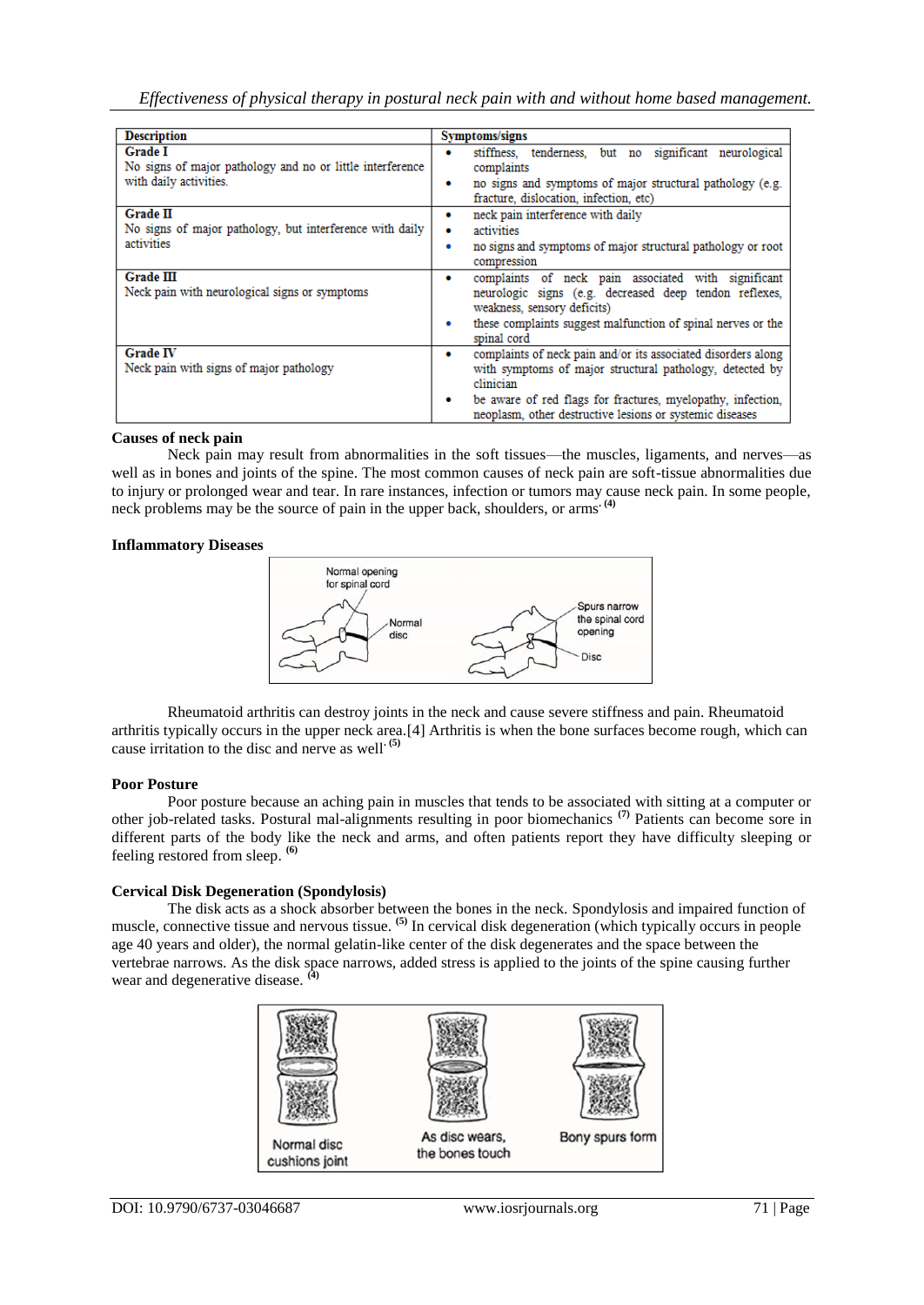### **Disk herniation**

A herniated disk refers to a problem with one of the rubbery cushions (disks) between the individual bones (vertebrae) that stack up to make your spine, that makes them less flexible and more prone to tearing or rupturing with even a minor strain or twist. A herniated disk can irritate nearby nerves and result in pain, numbness or weakness in an arm or leg. **(7)**



# **Injury**

Because the neck is so flexible and because it supports the head, it is extremely vulnerable to injury. Motor vehicle or diving accidents, contact sports, and falls may result in neck injury. A "rear end" automobile collision may result in hyperextension, a backward motion of the neck beyond normal limits, or hyper flexion, a forward motion of the neck beyond normal limits. Severe neck injuries with a fracture or dislocation of the neck may damage the spinal cord and cause paralysis. **(4)**



### **Non-Spinal Causes of Neck Pain**

Non-spinal causes of neck pain are pain imitating a neck injury, but from another cause. Shoulder and elbow injuries and gall bladder disease are examples of problems that can refer pain to the neck area. **(6)**

### **Repetitive Strain Injury**

Repetitive Strain Injury occurs from a chronically used part of the body, either in a normal or abnormal way. These problems are often found in people who sit at desks or work at computers<sup>. (6)</sup> Workers such as lifting done by construction workers.

### **Diseases**

Neck pain can sometimes be caused by diseases, such as rheumatoid arthritis, meningitis or cancer. **(8)**

### **Acute (sudden onset) torticollis**

This is sometimes called 'wry neck'. A torticollis is when the head becomes twisted to one side and it is very painful to move the head back straight. The cause of acute primary torticollis is often not known. However, it may be due to a minor strain or sprain to a muscle or ligament in the neck. Some cases may be due to certain muscles of the neck being exposed to cold**. (9)**

### **Psychological neck pain**

Many of the patients experience neck pain as a result of some mental illness or stress as cervical muscles are most prone to get spasm.

### **Typical Risk factors for Neck Pain** Age

The neck is often affected by the wear-and-tear variety of arthritis (osteoarthritis), which may come with age.

# **Occupation**

DOI: 10.9790/6737-03046687 www.iosrjournals.org 72 | Page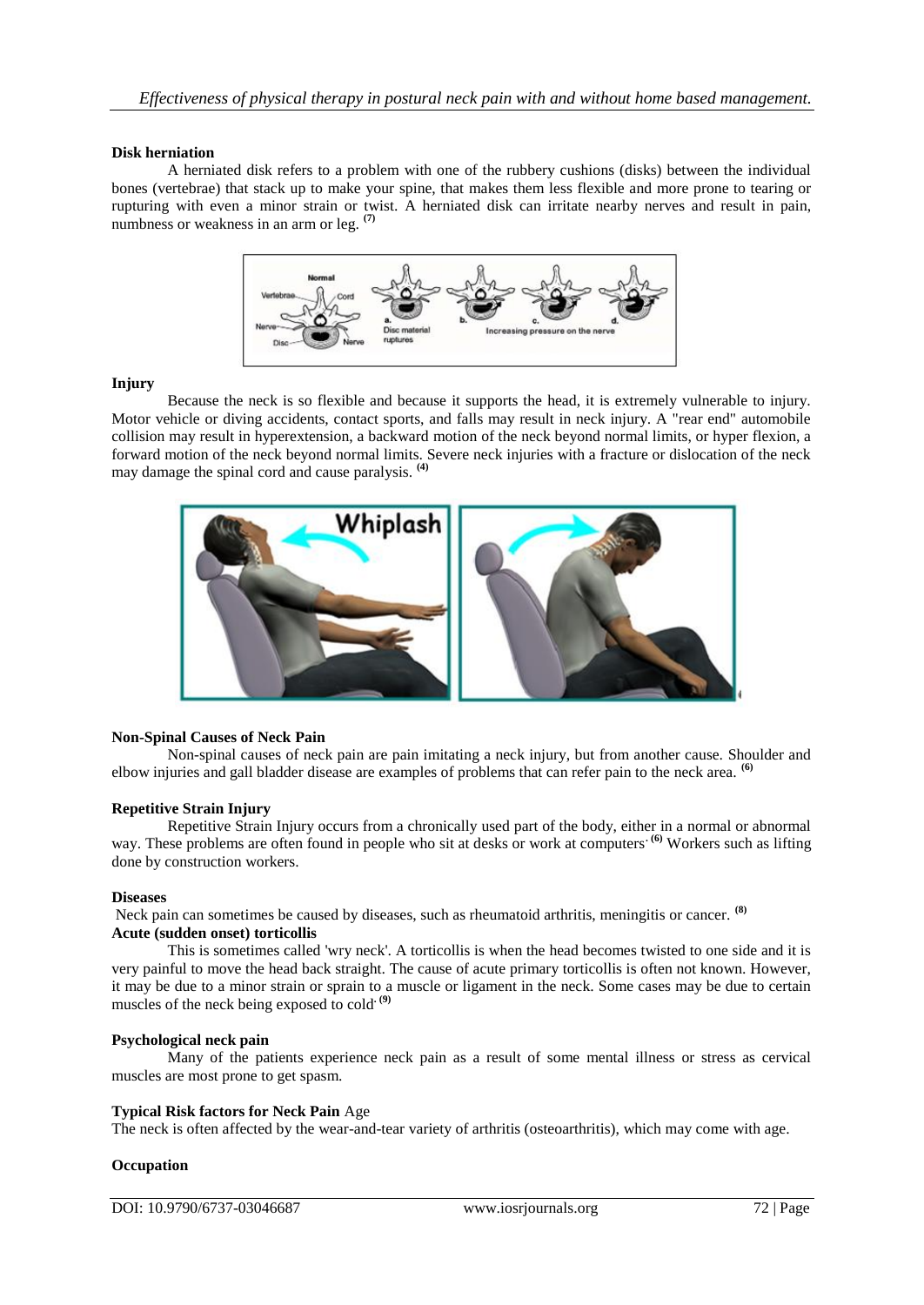Your risk of neck pain may be higher if your job requires your neck to be held in one position for prolonged periods of time. Especially if this position is not one of optimal posture where the curvatures of the spine are maintain. Examples include driving and computer work. There are some positions and or postures that are just bad for your neck and long careers in these postures may be hazardous.

# **Bad Habits**

The most common aggravating and causing factors of neck pain are poor work and or leisure posture. The effects are cumulative, where for a long period of time there may be no signs and symptoms and what we call subclinical in nature.

## **Genetics**

Some conditions that may lead to neck pain are genetic, osteoarthritis, RA, skeletal structural alignment, etc and having this tendency should make you even more diligent in your lifestyle to prevent progression**.(10)**

# **How is Neck Pain Diagnosed?**

- X-rays: Plain X-rays can reveal narrowing of the space between two spinal bones, [arthritis-](http://arthritis.webmd.com/default.htm)like diseases, tumors, slipped discs, narrowing of the spinal canal, [fractures](http://www.webmd.com/a-to-z-guides/understanding-fractures-basic-information) and instability of the spinal column.
- MRI: [Magnetic resonance imaging](http://www.webmd.com/a-to-z-guides/magnetic-resonance-imaging-mri) is a noninvasive procedure that can reveal the detail of neural (nerverelated) elements, as well as problems with the tendons and ligaments.
- Electrodiagnostic studies: Electromyography (EMG) and nerve conduction velocity (NCV) are sometimes used to diagnose neck and shoulder pain, arm pain, numbness and tingling.
- Myelography/CT scanning: Sometimes used as an alternative to MRI. **(11)**

### **Symptoms of neck pain**

- General pain located in the neck area, as well as stiffness in the neck muscles. The pain may radiate down to the shoulder or between the shoulder blades.
- It may also radiate out into the arm, the hand or up into the head, causing a one-sided or double-sided [headache.](http://www.netdoctor.co.uk/diseases/facts/headache.htm)
- The muscles in the neck are tense, sore and feel hard to the touch.
- Acute pain can give rise to abnormal neck posture in which the head is forced to turn to one side. This condition is known as torticollis.
- The pain at the base of the skull may be accompanied by a feeling of weakness in the shoulders and arms.
- There may be a prickly or tingling sensation in the arms and fingers. **(12)**

# **2.2- What is postural neck pain?**



When the posture or integrity of the neck is compromised, it is easily susceptible to strain, tension, and fatigue. While this may not be an issue in the short term, long term exposure to poor head and neck posture can often lead to headaches, neck strain, and even degeneration of the bones, discs, and joints.

Often tension and pain found at the back of the neck can be associated with [Forward Head Posture](http://posturereview.com/myPosture/forwardHeadPosture.html) and an increase of the curving forward of the upper back (Thoracic Kyphosis), this is called as upper cross syndrome. ―Abnormalities in head posture are often considered to be associated with the development and persistence of neck pain"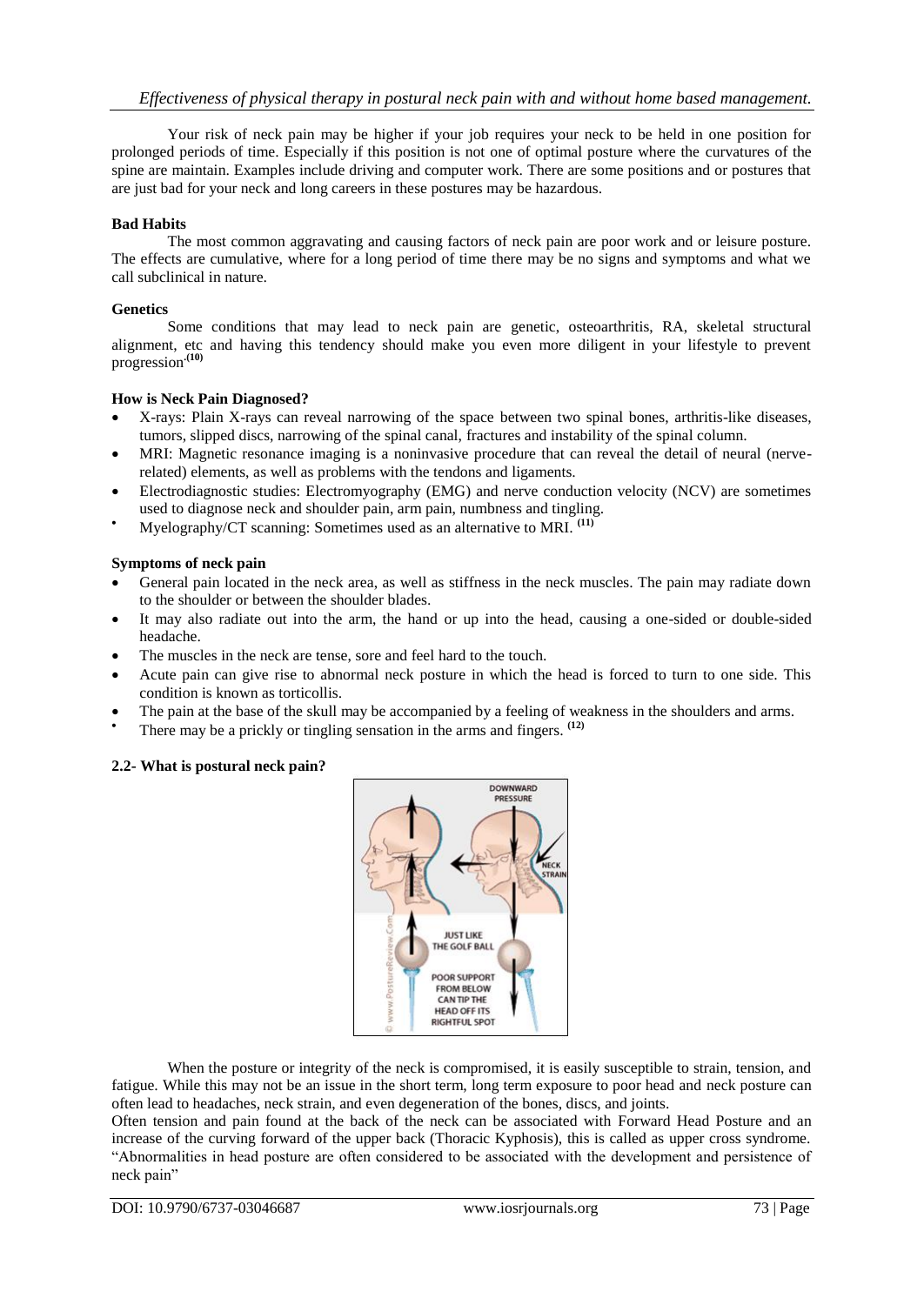As the head moves forward, the muscles of the front of the neck have the tendency of over stretching and lengthening while the muscles of the back of the neck, shoulder, and upper back tend to shorten excessively. This can create a neck pain cycle that may be difficult to resolve without the assistance of a qualified health care provider. **(13)**

# **Facts about postural neck pain**

Research in the Journal SPINE, highlighted that "the sitting position has been identified as a risk factor for the development and increased frequency and severity of neck pain" (Horton et al, 2010) An article in the Journal MANUAL THERAPY goes on to say that the "prevalence of neck and shoulder girdle pain in office workers using computers may be as high as  $31\%$ .

Szeto et al, 2002, describe the common characteristics that can be found in office workers include a combination of:

- Flexion or forward bending of the lower part of the neck;
- Tilting of the head upwards and forward;
- Rounding of the shoulders, with the shoulder blades moving outwards towards the sides; <sup>(13)</sup>



There is evidence that as we age (over 50 years of age) our head will tend to rest in a more forward position. While this may not always lead to pain in the neck, the prolonged forward head resting position may have increased probability of neck pain. **(13)**Research conducted by the School of Rehabilitation Therapy, Queen's University, Canada, found that correcting forward head sitting posture lead to a direct easing of muscle activity at the neck. This will reduce strain on back muscles hence reduce the incidence of neck pain.

### **Postural Abuse and the Upper Cross [Syndrome](http://www.thechilterncentre.co.uk/2011/06/postural-abuse-and-the-upper-cross-syndrome/)**

A good balanced posture is the key to a healthy spine, where the muscles that move the spine are constantly firing, contracting and relaxing to maintain stability, working in synergy with the larger muscles that move the arms and legs to make body movement more efficient and less taxing on joints. As children we have the potential to develop good postural habits such as sitting up straight and bending are knees to pick something up from the floor, but as we grow we develop bad postural habits from observing the adults around us. Hours in front of the TV, sitting at the computer, mountain bike riding, long distance driving or any job/activity that involves constantly leaning forward can put a tremendous amount of strain through our back, neck and shoulders. These prolonged static postures cause the body to adapt and as a result we start to develop muscle imbalances which then have an impact on the way are joints function leaving us more prone to injury.

Muscles need to be used regularly to make them strong but they also need to be stretched regularly to make them flexible. A healthy muscle is one that is well-toned but also relaxed! Unfortunately modern society puts demands on us meaning that more and more of us are travelling by car rather than walking and spending long hours sat at desks, neglecting the health of our muscles. If a muscle is not used very much it becomes weak and loses its elasticity, which makes movement more difficult. If a muscle becomes tight or over contracted, then it will stay tight even if you are not moving. This can lead to poor range of movement, stiffness and wear and tear on a joint. If a muscle becomes weak or overstretched it is not able to support the joint properly and sudden quick movements can lead to irritation of the joint and damage to its surrounding ligaments.

# **Upper Cross Syndrome**

Upper Cross Syndrome is a very common uncomfortable and painful postural complaint that is seen in adults of all ages who adopt prolonged static postures. Secretarial or administrative staff, teachers, designers, bank clerks, taxi drivers, cyclists, hairdressers, gym junkies and Play station fanatics are to name just a few examples of the kind of individual that can be affected.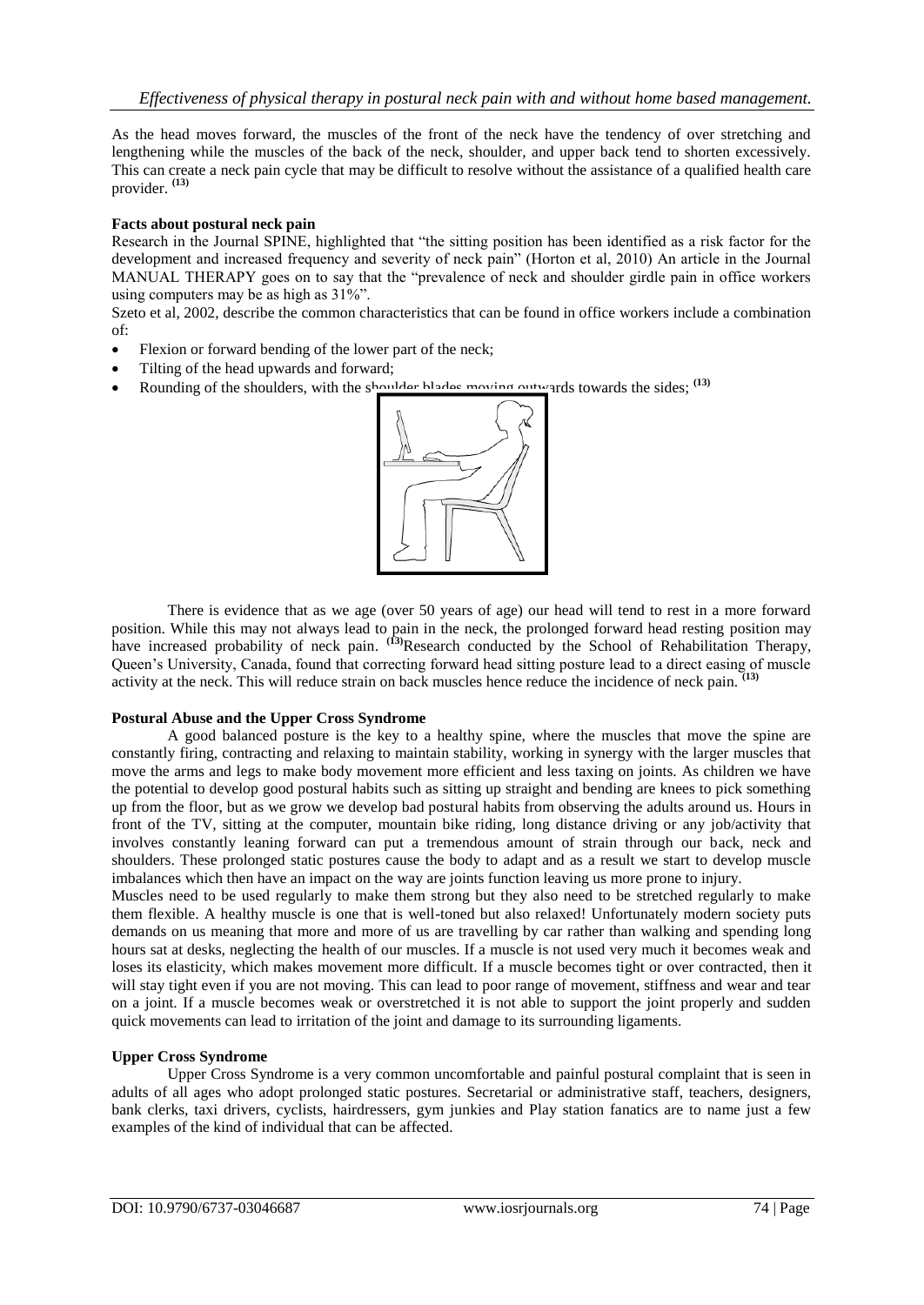

This static postural overuse causes the anterior neck and chest muscles to become tight and shortened, the muscles that attach to the shoulder blades become weak and stretched and the anterior neck muscles are held in a permanently shortened state. This all results in a posture where the head is held forward over the chest, the shoulders are rounded and a hunch develops through the upper back. With the spine and muscles now held in this position, strain is put through the joints of the neck and upper back and can cause symptoms such as headaches and pain in the neck, upper back and shoulders. It can also lead to a condition called thoracic outlet syndrome where the nerves that supply the arms and hands become irritated from shortened tight muscles in the neck and chest and can cause symptoms such as pins and needles, pain or weakness in the arms, hands or fingers.

People with upper cross syndrome may also find that they suffer from breathing problems due to the rib cage not being able to fully expand for lung inflation. As well as the lungs being compromised, there is less cavity space for the stomach and intestines and this can lead onto IBS type symptoms such as constipation, diahorrea, abdominal pain and bloating or regular bouts of indigestion<sup> $(32)$ </sup>

### **Cervical postural syndrome**

This condition is characterized by a protruding chin and rounded shoulders. A common complaint is that of burning or aching across the neck and shoulders. Pain is aggravated by maintaining one position for long periods. Office workers who work at a computer are most likely to suffer from this condition.

Cervical postural syndrome is sometimes also called upper cross syndrome. This is due to the muscle imbalances which are present with this type of posture<sup>(33)</sup>

## **Posture correction during different activities of daily life**

Following Posture correction techniques should be used during different activities of daily life

**Sitting** 



Chin tuck in along with back supported chair is suggested for sitting position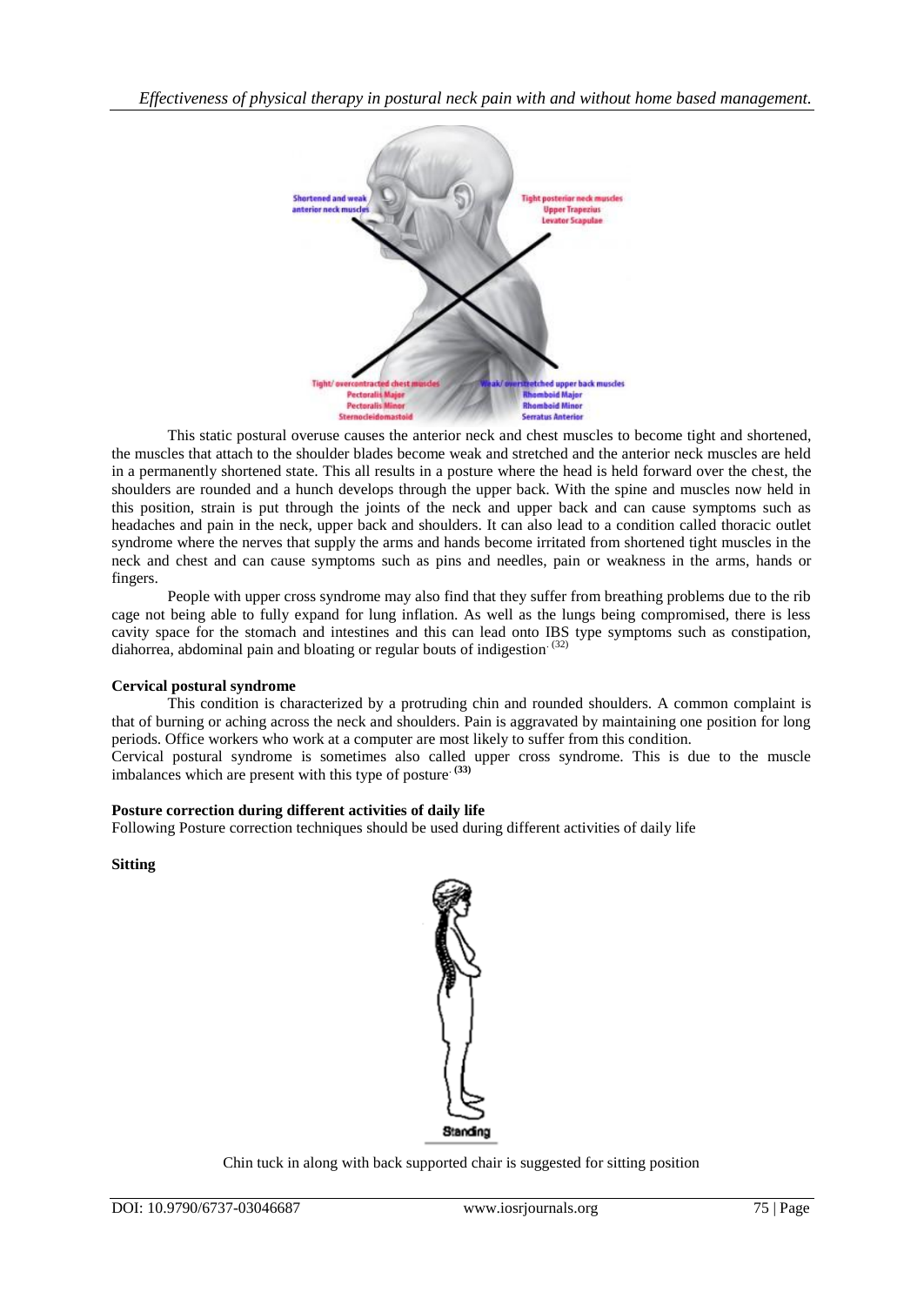# **Standing**



Spine must be kept in neutral position, neck in straight position with shoulders relaxed



Keep your neck in a midline position. Avoid prone lying. Use pillows to relax your arms as well as legs

# **Working**

**Sleeping** 



Take frequent breaks and change your position during activities

**Driving** 



Sit with the seat upright and close enough to the wheel and controls that you do not need to reach forward. Adjust your headrest to the height of your head.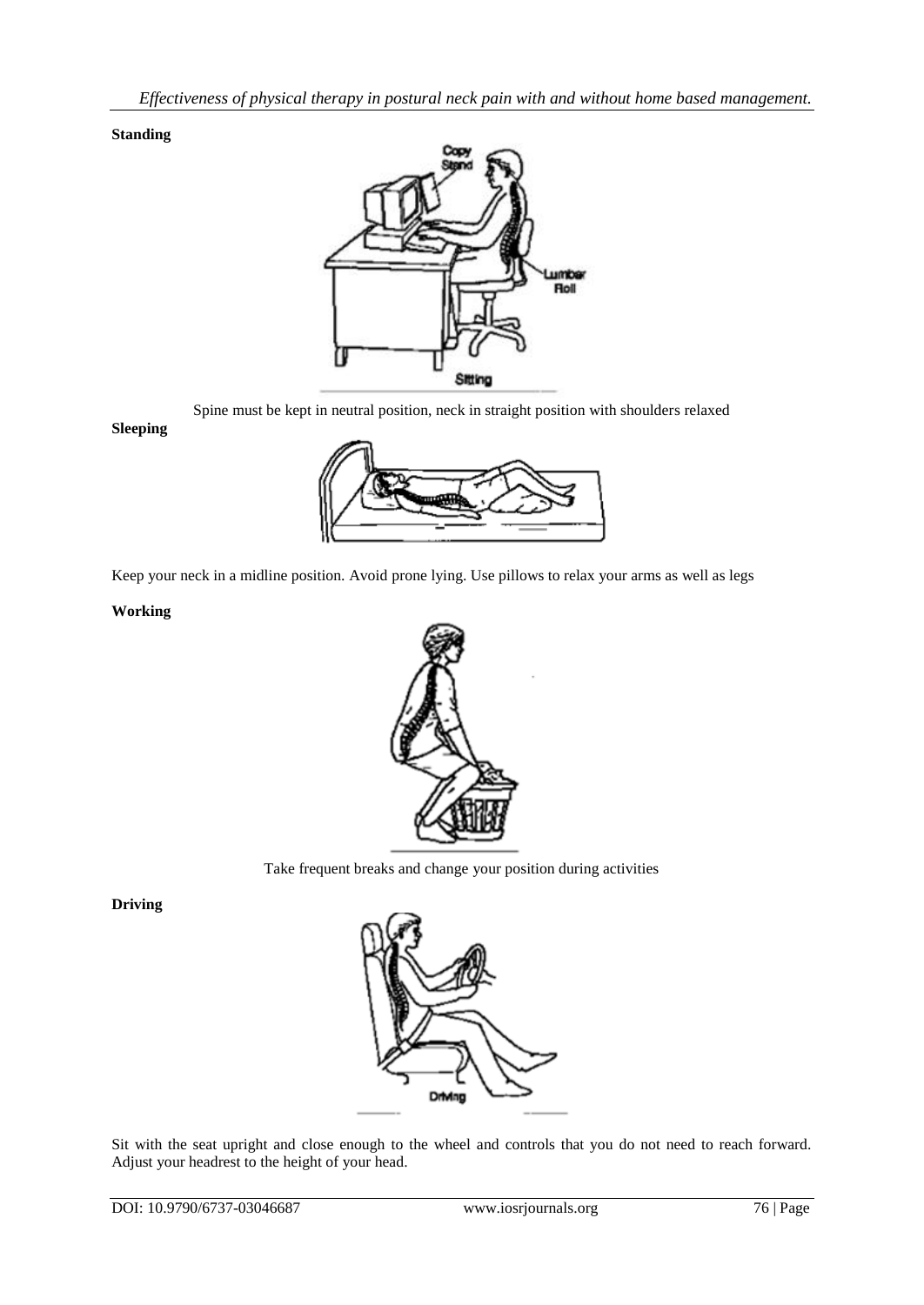# **Lifting and Bending**

Bend your knees to lift, not your back. Keep the load close to you and avoid reaching for any length of time. Avoid jerky movements. [\[5\]](#page-21-2)

# **2.3-Interventions For Neck Pain**

#### **1. Exercise your neck and keep active**

Aim to keep your neck moving as normally as possible. At first the pain may be quite bad, and you may need to rest for a day or so. However, gently exercise the neck as soon as you are able. You should not let it 'stiffen up'. Gradually try to increase the range of the neck movements. Every few hours gently move the neck in each direction. Do this several times a day. As far as possible, continue with normal activities. You will not cause damage to your neck by moving it.

### **2. Medicines**

Painkillers are often helpful.

- Paracetamol at full strength is often sufficient. For an adult this is two 500 mg tablets, four times a day.
- Anti-inflammatory painkillers. Some people find that these work better than paracetamol. They can be used alone or combined with paracetamol. They include ibuprofen which you can buy at pharmacies or get on prescription. Other types such as diclofenac or naproxen need a prescription. Some people with stomach ulcers, asthma, high blood pressure, kidney failure, or heart failure may not be able to take antiinflammatory painkillers.
- A stronger painkiller such as codeine is an option if anti-inflammatories do not suit or do not work well. Codeine is often taken in addition to paracetamol. Constipation is a common side-effect from codeine. To prevent constipation, have lots to drink and eat foods with plenty of fiber.
- A muscle relaxant such as diazepam is occasionally prescribed for a few days if your neck muscles become very tense and make the pain worse.

#### **Other treatments**

Some other treatments which may be advised include:

**A good posture** may help. Check that your sitting position at work or at the computer is not poor. (That is, not with your head flexed forward with a stooped back.) Sit upright. Yoga, Pilates, and the Alexander technique all improve neck posture, but their value in treating neck pain is uncertain.

**A firm supporting pillow** seems to help some people when sleeping. Try not to use more than one pillow.

**Physiotherapy:** The rehabilitation of neck injuries occurs in three phases.

- 1. During the first phase, called the acute phase, physiatrists treat pain and inflammation. After they make a specific diagnosis and develop a treatment plan, physiatrists may offer treatment options like ultrasound, electrical stimulation, mobilization, medication, ice and even specialized injections.
- 2. In the second, or recovery, phase of treatment, flexibility and strength are developed to get the body parts into their proper positions. The goal of this phase is to get you back to your usual work, sports and leisure activities. This goal is achieved through specially designed exercises that rebuild the body.
- 3. The main goal of the third phase of treatment, the maintenance phase, is to minimize recurrence of the problem and to prevent further injury. This often consists of a total body fitness program, designed to maintain body mechanics and increase endurance after the original symptoms have resolved. **(8)**

**Injections:** In some cases, especially where pain travels to the back of your head or arm, an injection of long-acting local anesthetic and/or steroid may help. It may be given into the small facet joints of your neck or sometimes into the narrow spaces where the nerves emerge from your spine. These injections are usually performed in an x-ray department so that the specialist can position the needle precisely.

**Collars:** Some people find a special collar helpful if a pinched nerve is causing pain that travels down their arm. It's best not to wear them for long periods. There's no evidence that they help with the causes of either short- or long-term neck pain.

**Surgery:** is only rarely needed. It may be helpful if a nerve or your spinal cord is being squeezed and causing weakness or severe pain that won't go away. The surgeon will take a scan of your nerves and bones before discussing the pros and cons of surgery with you. **(14)**

## **Prevention**

The following steps can prevent neck pain or help your neck pain improve:

- Use relaxation techniques and regular exercise to prevent unwanted stress and tension to the neck muscles.
- Learn stretching exercises for your neck and upper body. Stretch every day, especially before and after exercise. A physical therapist can help.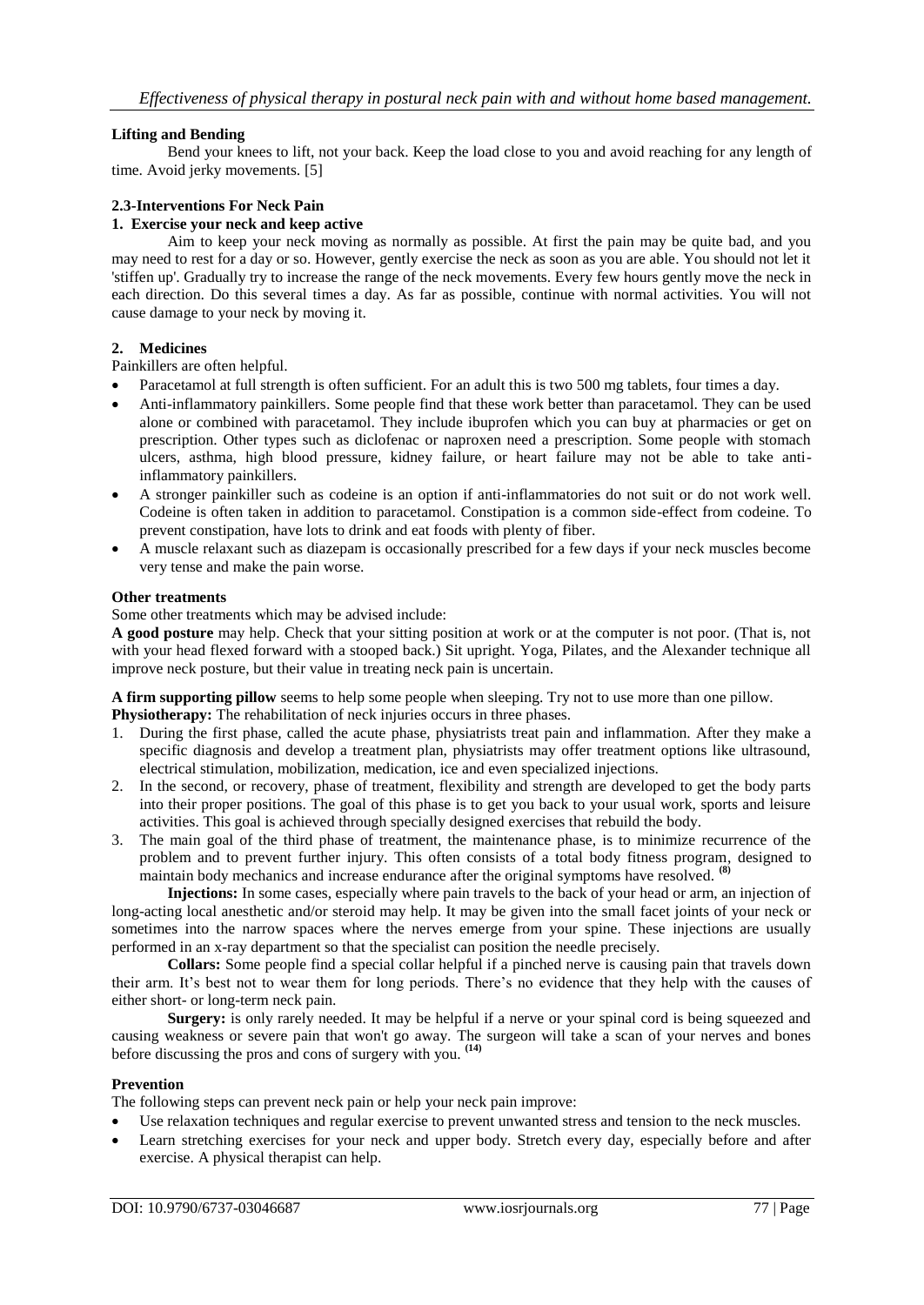- Use good posture, especially if you sit at a desk all day. Keep your back supported. Adjust your computer monitor to eye level. This prevents you from continually looking up or down.
- If you work at a computer, stretch your neck every hour or so.
- Use a headset when on the telephone, especially if answering or using the phone is a main part of your job.
- When reading or typing from documents at your desk, place them in a holder at eye level.
- Evaluate your sleeping conditions. Make sure your pillow is properly and comfortably supporting your head and neck. You may need a special neck pillow. Make sure your mattress is firm enough.
- Use seat belts and bike helmets to prevent injuries. **(15)**
- Avoid the following exercises during your initial recovery, unless your doctor or physical therapist says it is okay:
- $\triangleright$  Jogging
- > Football
- $\triangleright$  Golf
- $\triangleright$  Weight lifting
- $\triangleright$  Leg lifts when lying on your stomach
- $\triangleright$  Sit-ups with straight legs (rather than bent knee)
- **2.4- Home management for neck pain**

# **1. Alternate heat and cold.**

Reduce inflammation by applying cold, such as an ice pack or ice wrapped in a towel, for up to 20 minutes several times a day. Or alternate the cold treatment with heat. Try taking a warm shower or using a heating pad on the low setting. Heat can help relax sore muscles, but it sometimes aggravates inflammation, so use it with caution. **(16)**

# **2. Rest.**

Lie down from time to time during the day to give your neck a rest from holding up your head. Avoid prolonged rest, since too much inactivity can cause increased stiffness in your neck muscles<sup>the</sup>

# **3. Get Out of Your Slump**

Bad posture is a major contributor to neck pain. Think about your posture every time you are sitting, standing, or lifting. Always try to keep your head and neck straight and make sure your back is supported. When you sit at your desk, for example, your computer should be at eye level and your chair should be right up against your back (in other words, don't press your nose against the computer screen). When you go to pick something up, don't lean forward. Instead, bend from your knees and keep your back straight. **(17)**

# **4. Massage**

Gently [massage](http://www.webmd.com/balance/massage-therapy-styles-and-health-benefits) or rub the area to relieve pain and encourage [blood](http://www.webmd.com/heart/anatomy-picture-of-blood) flow. Don't massage the injured area if it causes pain. Nonprescription creams or gels may provide pain relief. **(18)** 

# **5. Gentle stretching.**

Once you are feeling well enough and your doctor gives permission, practice [stretching](http://www.webmd.com/fitness-exercise/tc/fitness-flexibility) exercises to both relieve neck pain and improve your flexibility. It's best to perform these exercises after warming up muscles with a warm shower, bath, or towel. Here are a few simple stretches for cervical disc disease that can be advised at home:

- 1. Slowly turn your head to the left. With your left hand, apply very light tension on your chin so that your head turns slightly more. Hold for 20 seconds and return your head slowly to center. Repeat on the right side. This would stretch the rotators.
- 2. Tilt your head to the left and try to touch your left ear to your shoulder. With your left hand, apply light pressure on your temple. Hold for 20 seconds and repeat on the right side.
- 3. Bend your head forward and try to touch your chin to your chest. Relax the shoulders as you do this. Hold for 20 seconds and repeat. This would stretch neck extensors
- 4. Lie on your back with your knees bent and a pillow under your head and neck for support. Nod your head forward gently, as though you were saying "yes." Hold the position for 10 seconds and then relax. Repeat 10 times. If you feel significant discomfort with any of these stretches, stop immediately**. (17)**

# **2.5- Prognosis of neck pain**

Most patients with mild to moderate cases of neck injury heal quickly and have a full recovery with appropriate physiotherapy treatment. In these instances, recovery may take a few days in the case of a single joint sprain for example, a "kink in the neck" some take weeks and months to resolve if the nature of the injury is repetitive strain. In severe and chronic cases, recovery may be significantly longer. Patients with chronic neck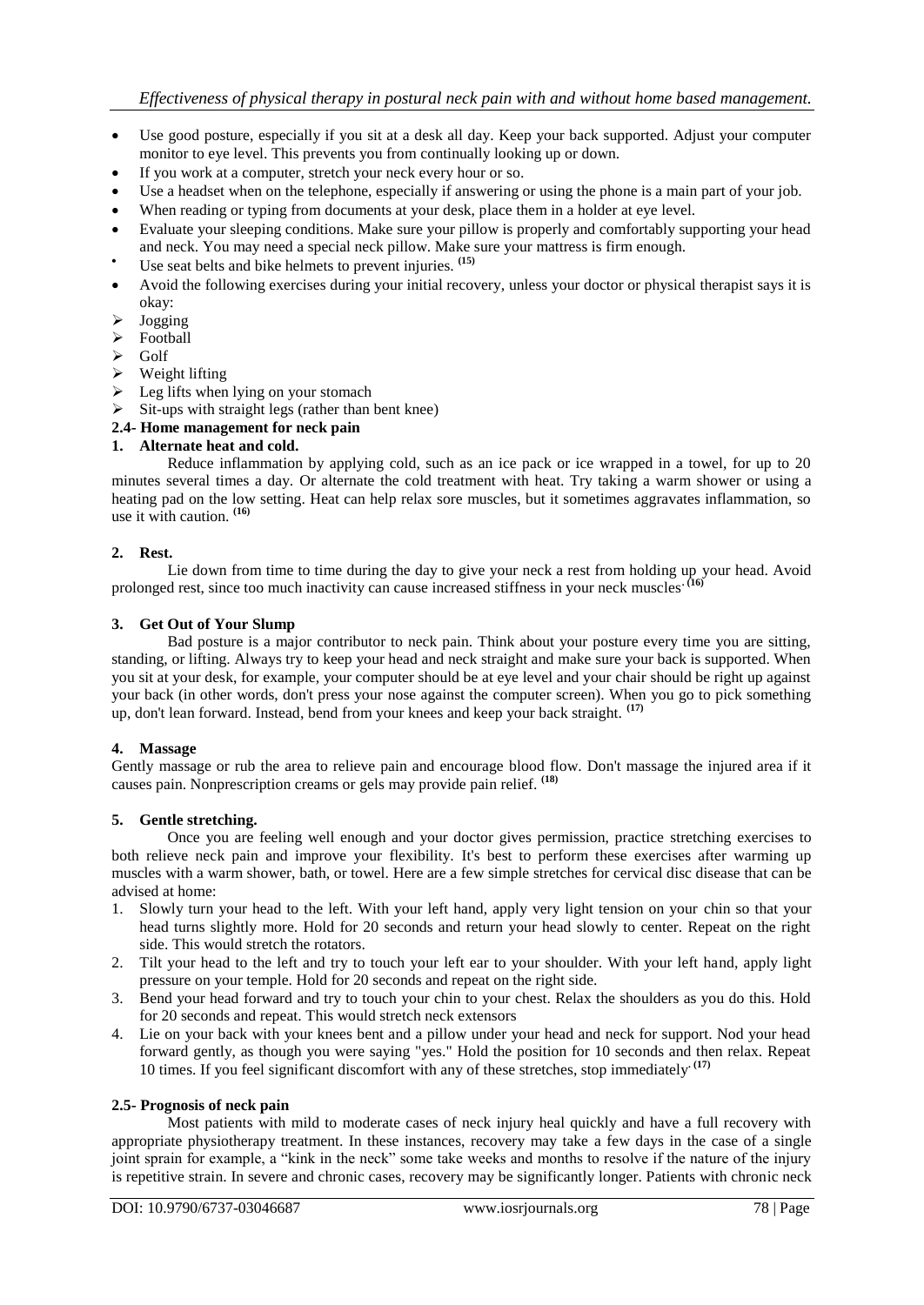pain may also have an increased likelihood of developing degenerative changes to their joints resulting in long term problems with restricted movement and pain. Immediate treatment for patients with neck is essential to ensure a speedy recovery, and chronic neck pain can be treated well with a strategic treatment plan. The success rate of treatment in patients varies and is largely dictated by patient compliance.

# **2.6- Rationale of the study**

In Pakistani settings most of the patients do not follow or do not give importance to the home based intervention programs. Furthermore most of the people have assumed only medicines are the best solution for their ailments so they don't rely on physical treatments that probably require more time as well as more efforts at patients end. Therefore, patient must get awareness about the significance of physical therapy treatment and self management especially in prevention and cure for a particular problem.

Various studies suggest that home based self management has a major role in treating posture associated pains. Here it is hypothesized that postural neck pains can be treated with long term exercises that include stretching exercises, positional release, isometric and iso-kinetic strengthening exercises and postural correction exercises. In Asian community people are more prone to postural issues due to lack of awareness, further they have weaker bones due to decreased bone minerals especially decreased Vitamin D levels so they are more prone to neck and back pains. This study involves correction of posture associated neck pain in Pakistani community with the help of home based exercise instructions continued in the long run for the benefit of patients.

# **2.7- Objectives:**

Objectives of this study are,

 To determine the effectiveness of physiotherapy with home based exercises in postural neck pain population of Karachi

# **Hypothesis**

### **Research Hypothesis:**

Physiotherapy with home based management is more effective than only physiotherapy in postural neck pain population of Karachi

## **Null Hypothesis:**

There will be no difference in physiotherapy with and without home based management in postural neck pain population of Karachi

# **II. Material and methods**

**Study design:**

Non randomized controlled trial **Setting:**

The study was conducted at the Physiotherapy department of institute of orthopedic and surgery, PECHS Karachi Pakistan. Institute of orthopedic and surgery providing major concern to good quality of rehabilitative and orthopedic surgical services Patients were initially assessed by orthopedic department of the Institute and diagnosed as postural neck pain and then referred to physiotherapy department.

### **Duration of study:**

Total duration of this study was 3 months

## **Sample size:**

Sample size initially chosen was 50 patients which were randomly allocated to experimental group and control group. However 10 patients were unable to continue this study due to multiple reasons. Remaining 40 patients were divided into two groups; Experimental group and Control group. Experimental group comprised 20 patients and control group also comprised 20 patients.

### **Sampling technique:**

Propulsive Sampling Sample size initially chosen randomly was 50 patients; however 10 patients were unable to participate in this study due to various reasons. Total 20 patients, who presented on Monday, Wednesday and Friday and fulfilled the inclusion criteria, were placed in the experimental group whereas 20 patients reported on Tuesday, Thursday and Saturday, were taken as a control group,

### **Inclusion Criteria:**

Those who have following characteristics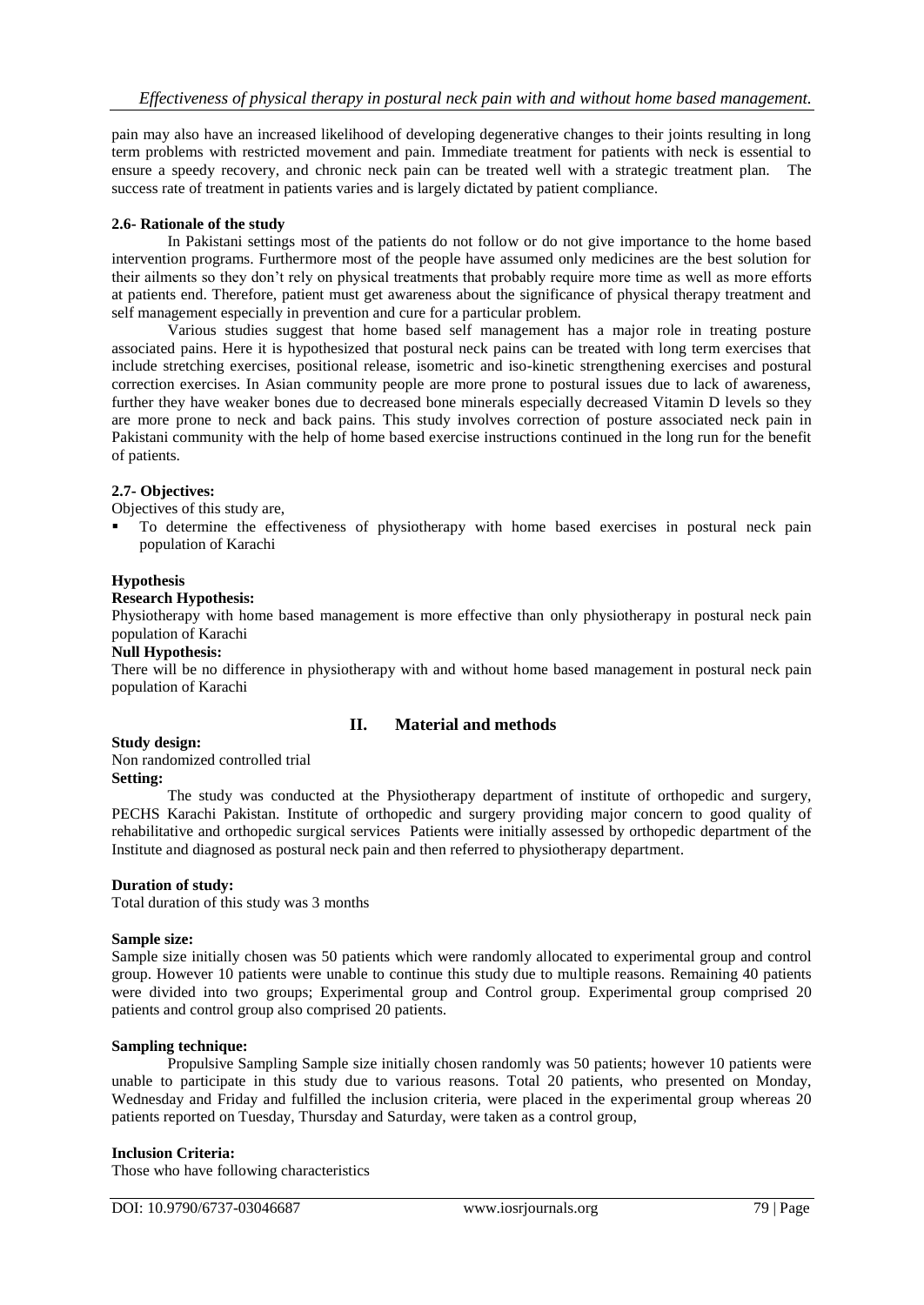- (1) Age –above 25 and below 65 years
- (2) Patients having purely postural acute, sub- acute and chronic neck pain

(3) Both male and female

#### **Exclusion Criteria:-**

Age below 25 year and more than 65 year Patients with cervical lymphadinopathy, tumor, thyroid patients, stiff TMJ, toothaches, meningitis, disc herniation, cervical Spondylosis

## **III. Methodology**

Variables Home based management was independent variable whose effect was to measure on neck disability of patient with postural neck pain.

Other variable included were

- 1. Age,
- 2. Gender,
- 3. Occupation,

4. Neck disability.

# **Data collection procedure**

After the selection of patients, two groups; Experimental and Controlled, having 18 patients each were subjected to pre treatment evaluation through NDI scores. Patients were then treated in the hospital with traditional therapies such as electrotherapy for 1 week on regular basis along with a home plan for experimental group while control group received no home instructions. At the day of discharge re-evaluation of the patients through NDI is documented for both groups. Patients in experimental group were instructed to follow the plan for 2 weeks and join the department for re evaluation which was again documented with NDI while control group followed no home plan and were recalled after 2 weeks. Mean for all the 3 scores were compared for each group i-e, controlled and experimental, and results were interpreted.

### **NDI**

The NDI is a patient-completed, condition-specific functional status questionnaire with 10 items including pain, personal care, lifting, reading, headaches, concentration, work, driving, sleeping and recreation. The NDI has sufficient support and usefulness to retain its current status as the most commonly used self-report measure for neck pain. **(19)** The NDI can be used to evaluate the patient's status presence and to evaluate the evolution during the therapy.

### **NDI SCORING**

For each section the total possible score is 5: if the first statement is marked the section score  $= 0$ , if the last statement is marked it  $= 5$ 

If all ten sections are completed the score is calculated as follows:

Example:

16(total scored)

- 50 (total possible score)  $x 100 = 32\%$
- If one section is missed or not applicable the score is calculated: 16(total scored) 45 (total possible score) x  $100 = 35.5\%$

### **Data Analysis Tools/Instruments**

Data was gathered and entered in SPSS (Statistical Package for Social Sciences). Statistical analysis was done using SPSS-14.All quantitative data has been presented in tabular form while qualitative data has been presented in graphs and pie charts etc. Independent t test was used for comparative analysis.

#### **Ethical Considerations:**

- During the development of research plan I should take care about the ethical and moral values.
- My research should not cause any physical or emotional harm to the person.
- Informed consent is very necessary prior to asking question.

| ---            |                           |                     |
|----------------|---------------------------|---------------------|
| <b>Patient</b> | Day 1 <sup>st</sup> score | After 2 weeks score |
|                | 50%                       | 45%                 |
|                | 60%                       | 27.5%               |
|                | 16%                       | 14%                 |
|                | 20%                       | 40%                 |

# **Day 1st and after 2 weeks, NDI score of patients**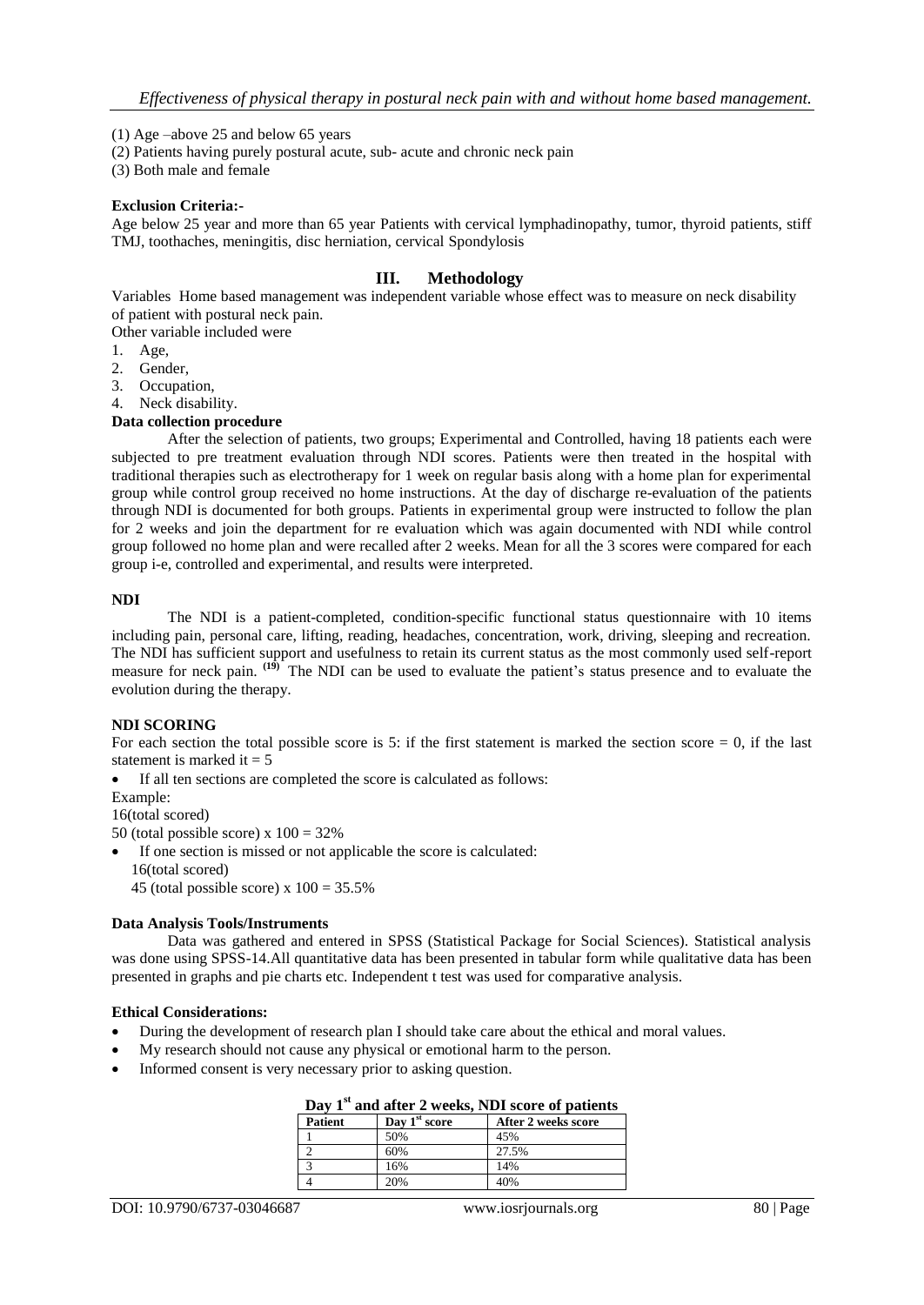| 5              | 40%   | 22.2%  |
|----------------|-------|--------|
| 6              | 48.8% | 11.11% |
| $\overline{7}$ | 10%   | 8%     |
| 8              | 65%   | 32.5%  |
| 9              | 64%   | 58%    |
| 10             | 22.2% | 0%     |
| 11             | 46%   | 6%     |
| 12             | 31.1% | 20%    |
| 13             | 44.4% | 22.2%  |
| 14             | 46.6% | 15.55% |
| 15             | 4%    | 34%    |
| 16             | 22.2% | 28.8%  |
| 17             | 12.5% | 2.5%   |
| 18             | 22.2% | 60%    |
| 19             | 2%    | 34%    |
| 20             | 60%   | 64.4%  |
| 21             | 35.5% | 6.66%  |
| 22             | 35.5% | 35.5%  |
| 23             | 33.3% | 51.11% |
| 24             | 4.44% | 22.2%  |
| 25             | 24.4% | 8.8%   |
| 26             | 86.6% | 53.3%  |
| 27             | 51.1% | 66.6%  |
| 28             | 60%   | 53.3%  |
| 29             | 16%   | 18%    |
| 30             | 33.3% | 24.4%  |
| 31             | 14%   | 4%     |
| 32             | 75.5% | 57.7%  |
| 33             | 24.4% | 6.6%   |
| 34             | 52%   | 45%    |
| 35             | 47%   | 30%    |
| 36             | 40%   | 60%    |

# **Descriptive Analysis Frequency Tables**

#### **Table 1**

| Gender |        |           |         |               |                           |
|--------|--------|-----------|---------|---------------|---------------------------|
|        |        | Frequency | Percent | Valid Percent | <b>Cumulative Percent</b> |
| Valid  | Male   | 14        | 38.9    | 38.9          | 38.9                      |
|        | Female | າາ        | 61.1    | 61.1          | 100.0                     |
|        | Total  | 36        | 100.0   | 100.0         |                           |

**Table 1** shows the frequency of gender in the sample.

**Table 2**

Out of 36, there were 14 males and 22 females which constitutes 38.9% and 61.1% respectively.

|       |                |           | 1 avit <i>2</i> |               |                           |
|-------|----------------|-----------|-----------------|---------------|---------------------------|
| Age   |                |           |                 |               |                           |
|       |                | Frequency | Percent         | Valid Percent | <b>Cumulative Percent</b> |
| Valid | 21 to 30 years |           | 19.4            | 19.4          | 19.4                      |
|       | 31 to 40 years | 10        | 27.8            | 27.8          | 47.2                      |
|       | 41 to 50 years | 12        | 33.3            | 33.3          | 80.6                      |
|       | 51 to 60 years |           | 13.9            | 13.9          | 94.4                      |
|       | 61 and above   |           | 5.6             | 5.6           | 100.0                     |
|       | Total          | 36        | 100.0           | 100.0         |                           |
|       |                |           |                 |               |                           |

**Table 2** shows the frequency of age. 7 out of 36 subjects belonged to the age group 21 to 30 years. 10 people were from age group 31 to 40 years, 12 from 14 to 50 years, 5 from 51 to 60 and 2 from 61 years and above.

| Table 3                                                            |                |    |       |       |       |  |  |  |
|--------------------------------------------------------------------|----------------|----|-------|-------|-------|--|--|--|
| Occupation                                                         |                |    |       |       |       |  |  |  |
| Valid Percent<br><b>Cumulative Percent</b><br>Percent<br>Frequency |                |    |       |       |       |  |  |  |
| Valid                                                              | office workers | 12 | 33.3  | 33.3  | 33.3  |  |  |  |
|                                                                    | field worker   |    | 13.9  | 13.9  | 47.2  |  |  |  |
|                                                                    | house hold     | 19 | 52.8  | 52.8  | 100.0 |  |  |  |
|                                                                    | Total          | 36 | 100.0 | 100.0 |       |  |  |  |

Table 3 shows the frequency of occupation in the sample taken. 12 participants were office workers which constitutes 33.3%, 5 were field workers, constituting 13.9% and 19 were house hold workers which makes 52.8%.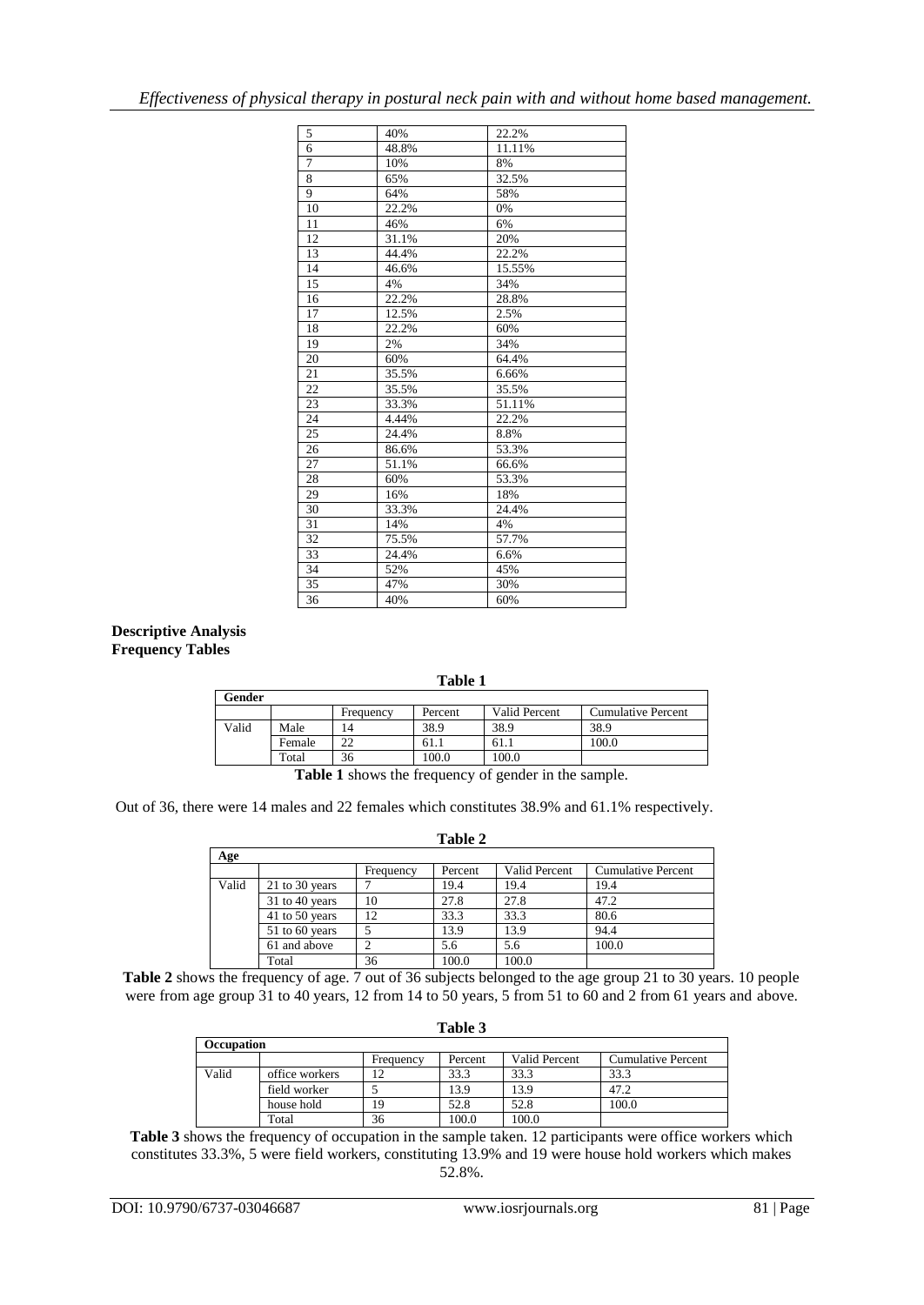# **Cross Tabulation**

| gender * occupation |        |                |              |            |    |  |  |  |  |
|---------------------|--------|----------------|--------------|------------|----|--|--|--|--|
|                     |        | Occupation     |              | Total      |    |  |  |  |  |
|                     |        | office workers | field worker | house hold |    |  |  |  |  |
| gender              | Male   |                |              |            | 14 |  |  |  |  |
|                     | Female |                |              |            |    |  |  |  |  |
| Total               |        |                |              |            | 36 |  |  |  |  |

The table above shows the relationship between gender and occupation. Out of 14 males, 7 were office workers, 5 were field workers and 2 were experiencing house hold work. On the female's side, 5 were office workers, there was no female doing field work and 17 of them have engaged themselves in household work.

# **Hypothesis**

# **Research Hypothesis:**

Physiotherapy with home based management is more effective than alone physiotherapy in postural neck pain population of Karachi

### **Null Hypothesis:**

There will be no difference in physiotherapy with and without home based management in postural neck pain population of Karachi

**Test:** Independent T-test **Alpha value:** 95% **P value:** 0.05%

#### **Independent T-Test Independent Samples Test**

|                                            |                                |       | Levene's Test for<br><b>Equality of Variances</b> |          | t-test for Equality of Means |                 |                                                       |                             |             |             |
|--------------------------------------------|--------------------------------|-------|---------------------------------------------------|----------|------------------------------|-----------------|-------------------------------------------------------|-----------------------------|-------------|-------------|
|                                            |                                |       |                                                   |          |                              |                 | Confidence<br>95%<br>Interval of<br>the<br>Difference |                             |             |             |
|                                            |                                | F     | Sig.                                              | Т        | df                           | Sig. (2-tailed) | Mean<br>Difference                                    | Std.<br>Error<br>Difference | Lower       | Upper       |
| neck<br>disability                         | Equal<br>variances<br>assumed  | 1.904 | .177                                              | $-1.238$ | 34                           | .224            | $-8.15056$                                            | 6.58383                     | $-21.53050$ | 5.229<br>39 |
| index<br>assessment<br>2<br>after<br>weeks | Equal variances not<br>assumed |       |                                                   | $-1.238$ | 32.792                       | .225            | $-8.15056$                                            | 6.58383                     | $-21.54867$ | 5.247<br>56 |

P value is 0.025 which is lower than 0.05 so we failed to reject the research hypothesis. So it is concluded that there is significant difference in physiotherapy with and without home based exercises in postural neck pain population of Karachi

### **Graphical Represnetation**

# **1. Bar Chart**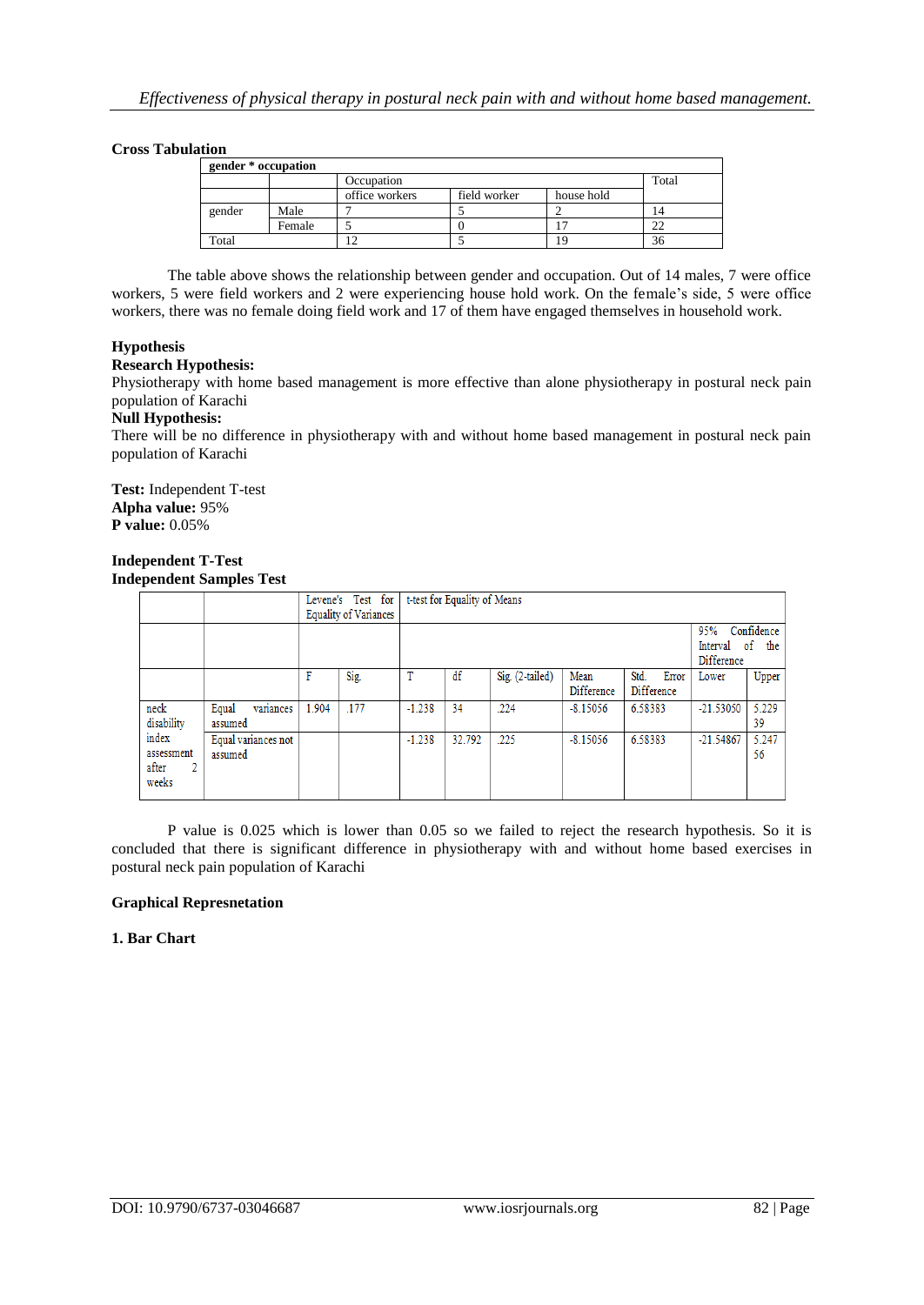gender



gender

The graph above is representing frequency of male and female gender in the sample selected.

**2. Bar Chart**



This graph is representing frequency according to age groups.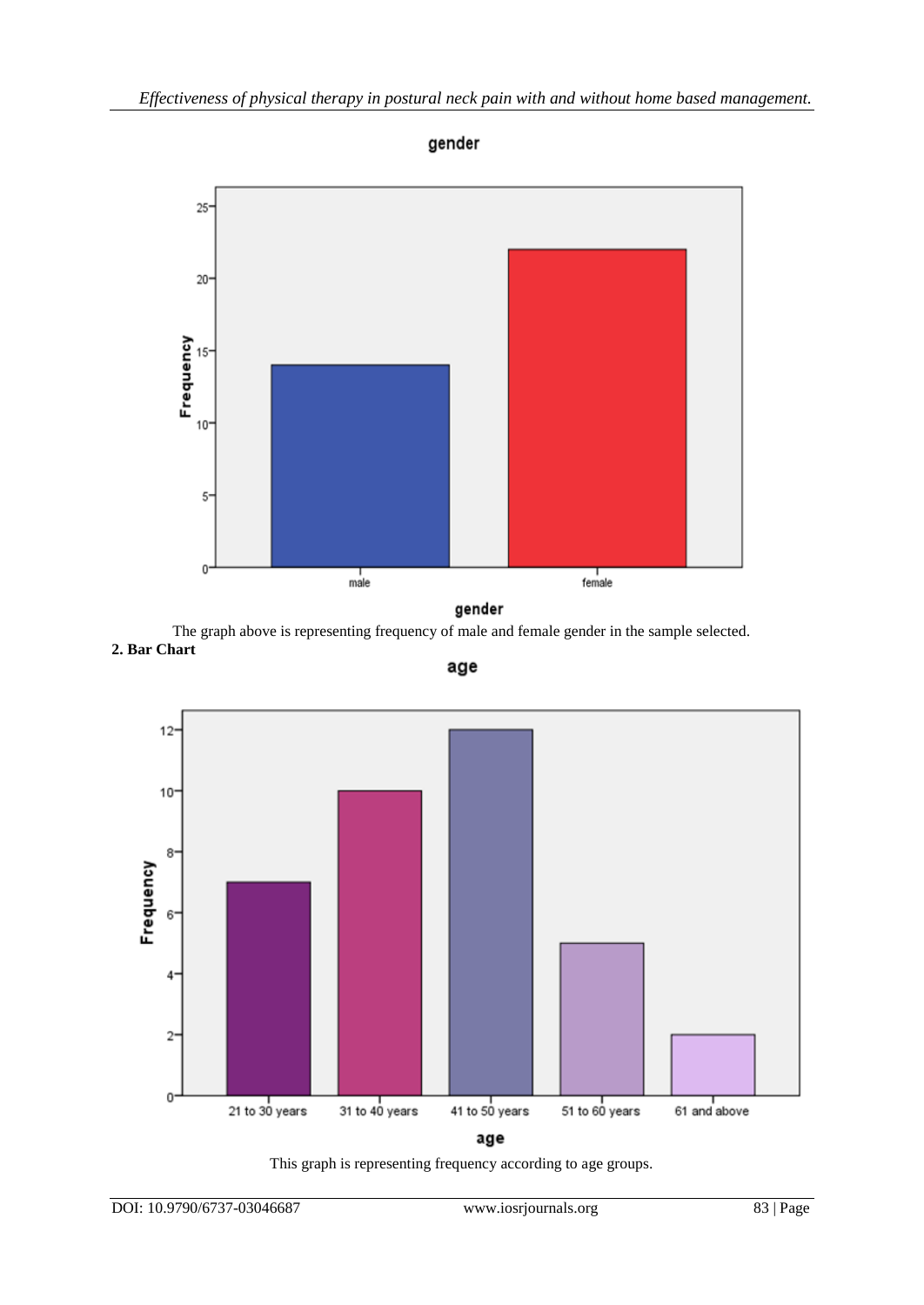# **3. Bar Chart**

occupation



The pie chart mentioned here is demonstrating distribution according to male and female gender.

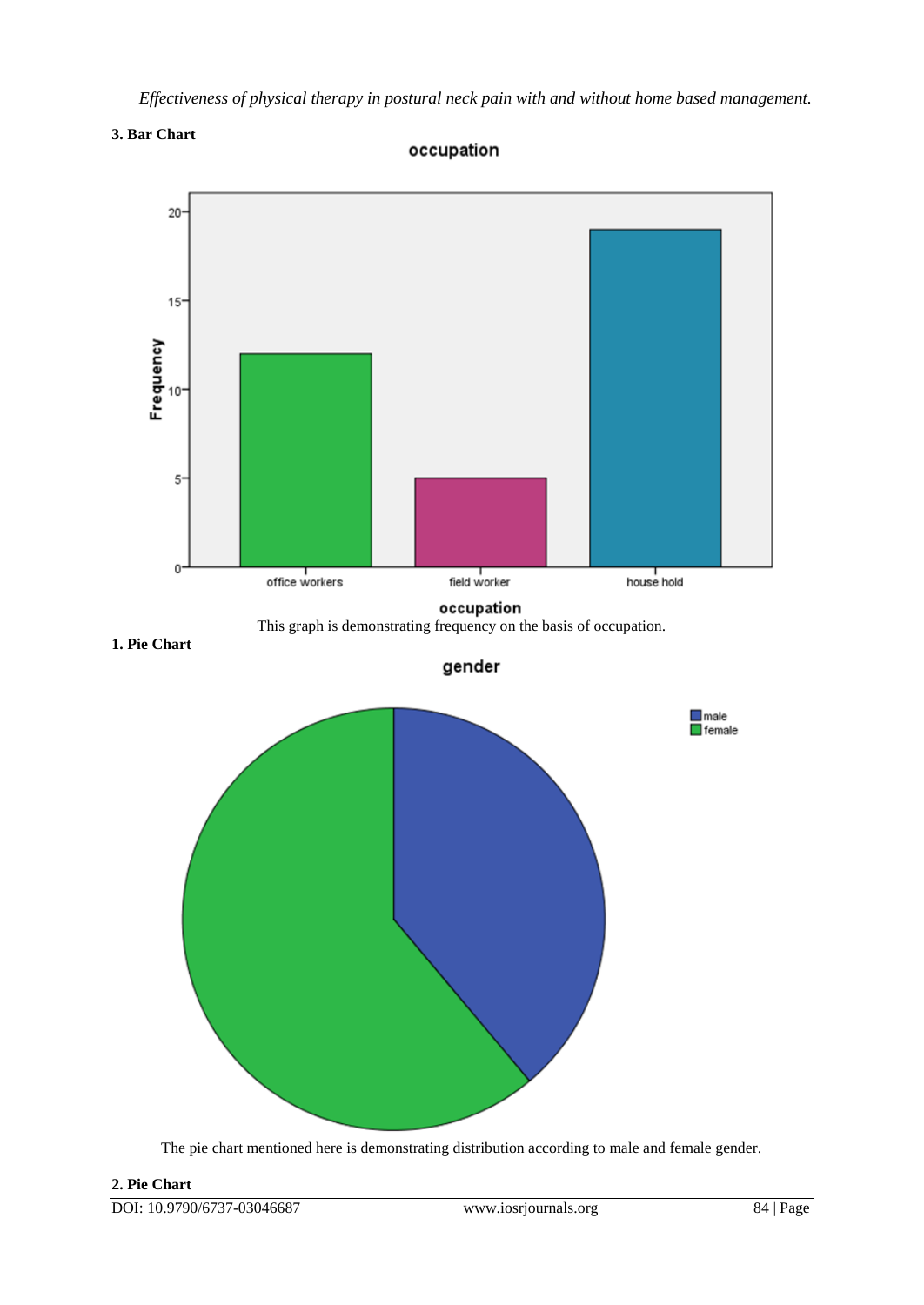

**IV. Results**

DOI: 10.9790/6737-03046687 www.iosrjournals.org 85 | Page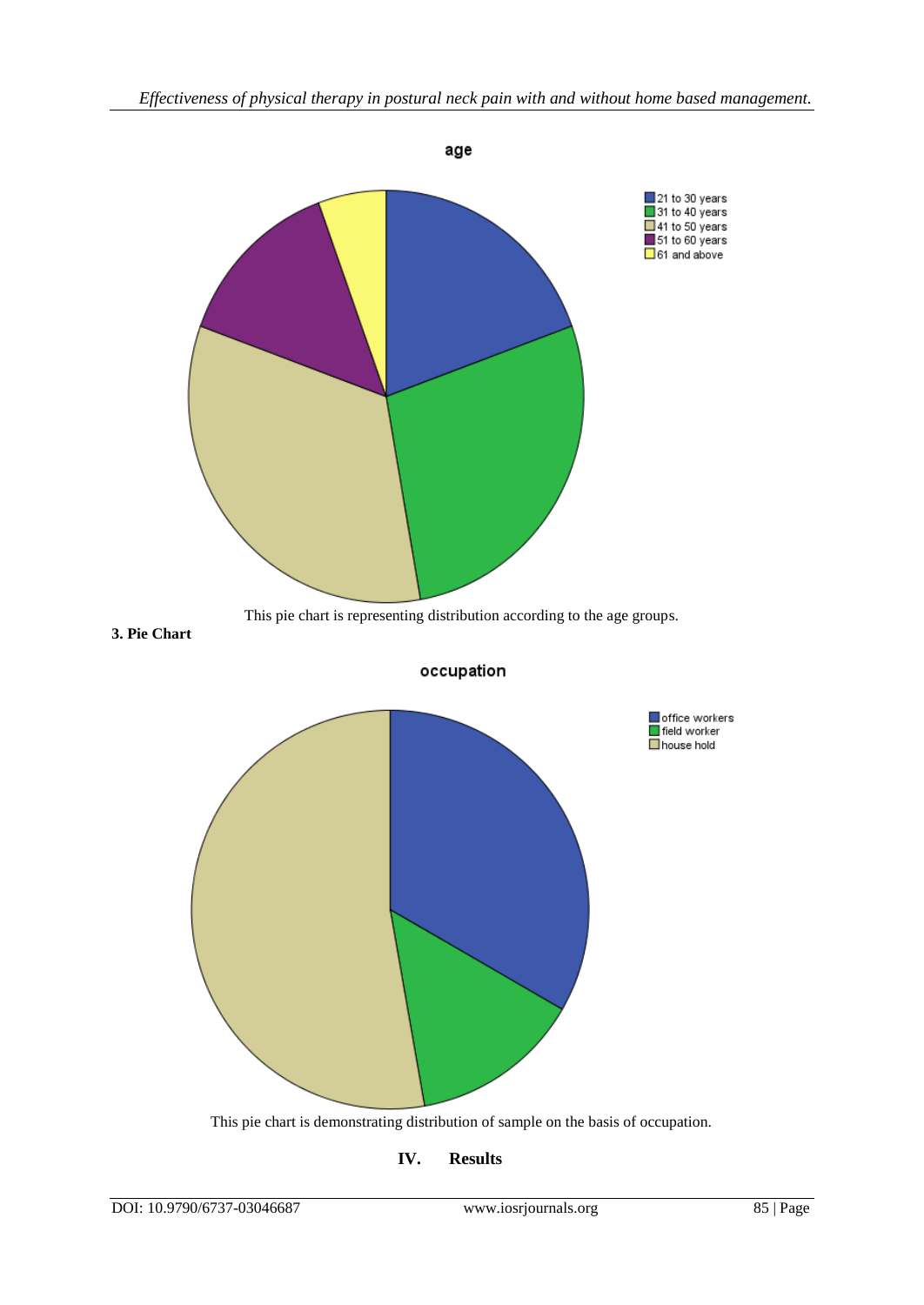The results of descriptive analysis are described in the tabulated and graphical representation. The important descriptions of statistical analysis are given here for evaluation. According to the frequency of gender in the sample, out of 40, there were 15 males and 25 females which constitute 38.9% and 61.1% respectively. 8 out of 36 subjects belonged to the age group 21 to 30 years. 11 people were from age group 31 to 40 years, 14 from 14 to 50 years, 5 from 51 to 60 and 2 from 61 years and above. According to the frequency of occupation in the sample taken, 12 participants were office workers which constitutes 33.3%, 5 were field workers, constituting 13.9% and 19 were house hold workers which makes 52.8%.If we see the relationship between gender and occupation, out of 14 males, 7 were office workers, 5 were field workers and 2 were experiencing house hold work. On the female's side, 5 were office workers, there was no female doing field work and 17 of them have engaged themselves in household work.The result of independent sample t-test shows that P value is 0.025 which is lower than 0.05 so we failed to reject the research hypothesis. So it is concluded that there is significant difference in physiotherapy with and without home based exercises in postural neck pain.

# **V. Discussion**

### **Research hypothesis analysis and results interpretation**

Neck pain has been an emerging problem in the past few years due to many reasons including prolonged static posture, depression, poor sleeping and studying habits and sedentary lifestyle. This issue is neglected by the general population The purpose of this study was to examine the effect of Home based exercise on patients with postural neck pain our research hypothesis was: "Physiotherapy with home based management is more effective than alone physiotherapy in postural neck pain" Researcher wanted to observe whether there is any effect of Home based exercise on neck pain. If any effect existed, then whether it increases or decreases the neck pain. We evaluated the functional ability of patients with neck pain by using Neck Disability Index (NDI) at 1 week interval for 2weeks. Independent t test was used for statistical analysis of the results of both groups. It was found after comparative analysis between treatment and control group that the value of p was lower than 0.05. This shows that there was significant difference in the results of both groups before and after the time of study i.e. 2 weeks. Hence we may conclude that Self-management by home based exercises is effective in the management of postural neck pain. So our research hypothesis was accepted on the basis of results obtained.

During our search we find very limited studies which reported the effect of home based exercises on neck pain. This encouraged us to conduct a study measuring the effects of home based exercises on neck pain. In a study the effect of yoga was compared with home based exercise on chronic nonspecific neck pain. It was found that Yoga was more effective in relieving chronic nonspecific neck pain than a home-based exercise program. Yoga reduced neck pain intensity and disability and improved health-related quality of life. So results of this study showed that yoga was more effective than home based exercise program. **(20)** In another study efficacy of a multimodal treatment emphasizing proprioceptive training (ACTIVE) with activated home exercises (HOME) and recommendation of exercise (CONTROL) in patients with nonspecific chronic neck pain was assessed. Regarding self-experienced benefit, the multimodal treatment was more efficacious than activated home exercises. <sup>(21)</sup> In another study the effectiveness of a 12-month home-based combined strength training and stretching programme against stretching alone in the treatment of chronic neck pain was compared. No statistically significant differences in neck pain and disability were observed between the two home-based training regimens. **(22)** In a study the Effect of Neck Exercise on Sitting Posture in Patients with Chronic Neck Pain was analyzed. It showed that following intervention with an exercise program targeted at training the craniocervical flexor muscles, subjects with neck pain demonstrated an improved ability to maintain a neutral cervical posture during prolonged sitting. **(23)**

The efficacy of a neck exercise program in patients with chronic neck pain was evaluated. Patients with chronic neck pain can benefit from the neck exercise program with significant improvement in disability, pain, and isometric neck muscle strength in different directions.<sup>(24)</sup> It is hence worth considering if we target specific regimes towards the treatment of patients with cervical pain. More specific approach towards the treatment of pain is required for instance if patient is having pain due to cervical muscle weakness one should opt for strengthening protocol for neck rather than using electro modalities to treat the pain as it is not for long term i-e, treat the root cause. Patients who are using medications especially self-medication at home also hinder with the results and outcomes. It is therefore not clear that patients usually do not get correct medicines and make the condition worse. They should be strictly advised not to take medicines if they are getting physical therapy sessions

### **VI. Conclusion**

It is concluded from the results of our study that home based exercise had effect on relief of postural neck pain hence should be prescribed as a part of management of neck pain by the professionals. They should rather be recommended to follow physiotherapy treatment sessions by trained professional including manual and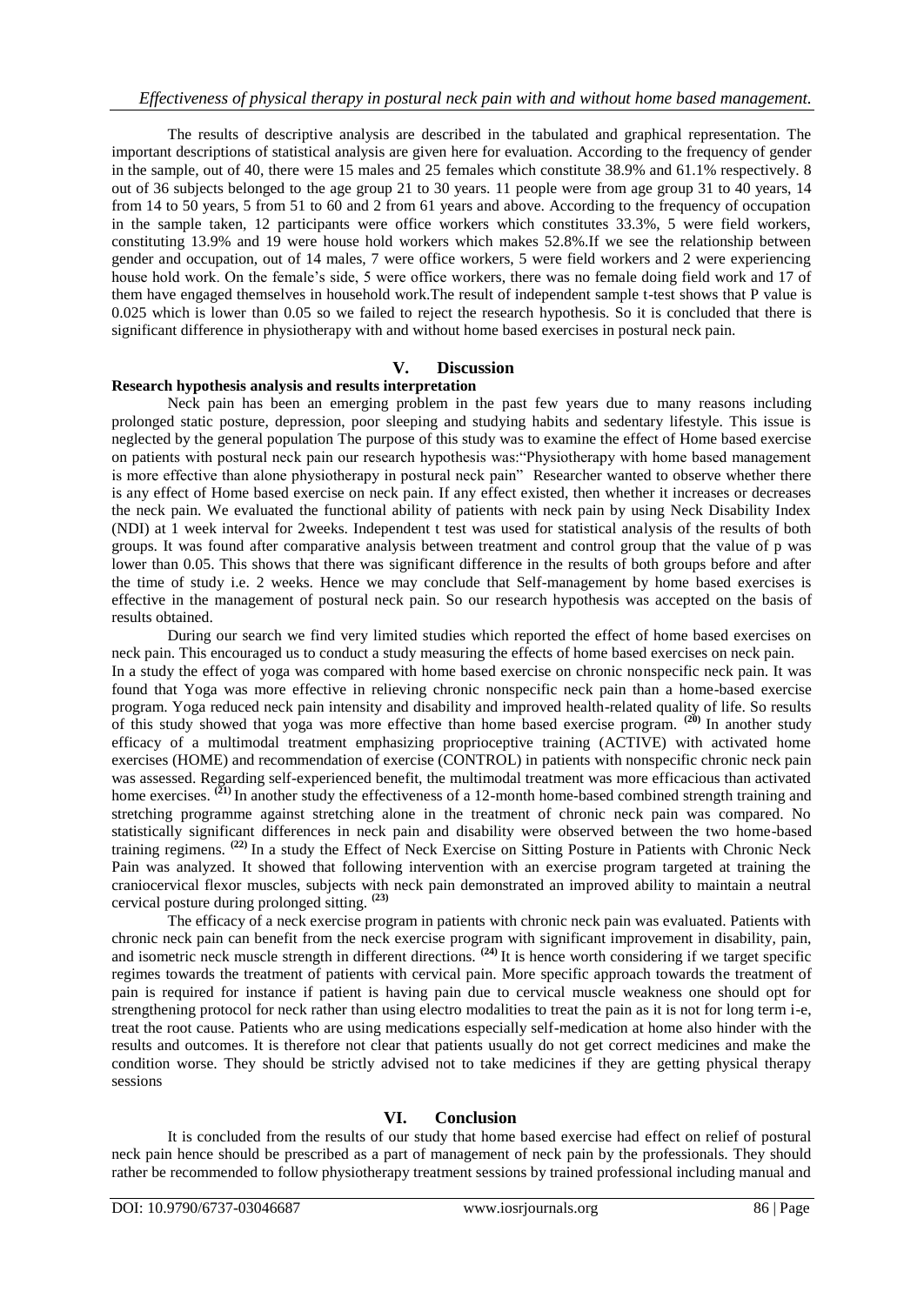electrical modalities. It is also important to mention that we did not find any negative effect of home based exercise in our study..

#### **Limitations of the study**

- The research depends heavily on the cooperation of patients to give information.
- The sample size was limited due to difficulty in travelling to other cities.
- Also the duration of the study was limited as the thesis had to be completed and submitted within the time frame allocated by the University for the Degree Completion.
- Had there been more time the sample size could have been much larger.
- Certain amount of biasness by the patients on evaluating their level of pain after providing the treatment
- Exercises were taught to the patients of intervention group to carry out at homes. One limitation may be the skill of the patients to learn it properly and then perform it at home regularly. Because all patients belonged to different socio-economic status and with different educational background.
- Limited financial resources.

Another limitation of the study was drop out of patients. Perhaps main cause of this was transport problem. In some cases it was really difficult to keep patients motivated for long time for research activity.

#### **References**

- [1]. Olaya-Contreras, P., *Biopsychosocial analyses of acute and chronic pain, especially in the spine- The effect of distress on pain intensity and disability-.* 20011: p. 2.
- <span id="page-21-0"></span>[2]. Affizal Ahmad, S.T., *Understanding Chronic Pain Patient's Quality of Life Using Interpretative Phenomenological Analysis Approach.* Journal of Advanced Social Research, 2012. 2(2): p. 110-119.
- [3]. David M. Walton, B.B., and Evelyn Etruw, *Exploring the Causes of Neck Pain and Disability as Perceived by Those Who Experience the Condition: A Mixed-Methods Study.* ISRN Rehabilitation, 2012. 2012: p. 7.
- <span id="page-21-1"></span>[4]. *Neck Pain*. 22 March 2013; Available from[: http://www.nlm.nih.gov/medlineplus/ency/article/003025.htm.](http://www.nlm.nih.gov/medlineplus/ency/article/003025.htm)
- <span id="page-21-2"></span>[5]. AI, B., *"Cervical spondylosis and neck pain".* BMJ, 2007. 334(7592): p. 527–31.
- [6]. *Neck Pain*. 2006; Available from: http:// www. aans. org/en/ Patient% 20 Information/ [Conditions%](http://www.aans.org/en/Patient%20Information/Conditions%20and%20Treatments/Neck%20Pain.aspx) 20and%20 Treatments/ [Neck%20Pain.aspx.](http://www.aans.org/en/Patient%20Information/Conditions%20and%20Treatments/Neck%20Pain.aspx)
- [7]. *Neck Pain*. American Academy of Orthopaedic Surgeon November 2009; Available from: http:// [orthoinfo](http://orthoinfo.aaos.org/topic.cfm?topic=a00231) .aaos.org /topic. [cfm?topic=a00231.](http://orthoinfo.aaos.org/topic.cfm?topic=a00231)
- [8]. *Neck*. 23 June 2013; Available from[: http://en.wikipedia.org/wiki/Neck.](http://en.wikipedia.org/wiki/Neck)
- [9]. Robert E Windsor, M., FAAPMR, FAAEM, FAAPM. Medscape.
- [10]. Schafer, D., PhD,, *The cervical spine*. Clinical Biomechanics: Musculoskeletal Actions and Reactions. Vol. 2.
- Erik E Swartz, R.T.F., † and Mike Cendoma<sup>+</sup>, *Cervical Spine Functional Anatomy and the Biomechanics of Injury Due to Compressive Loading.* Athl Train, 2005. 40(3): p. 155-61.
- [12]. Dr. Edward Crowther, D.R.G., Dr. Gary Lee and Dr. Moez Rajwani, *The Bone and Joint Decade Task Force on Neck Pain.* The Institute for Work & Health (IWH), 2010. 33(4).
- [13]. in *neck pain*: The Ohio State University Wexner Medical Center -.
- [14]. *Overview of Neck Pain*. AAPM&R; Available from: [http://www.aapmr.org/patients/conditions/msk/spine/pages/overview-of-neck](http://www.aapmr.org/patients/conditions/msk/spine/pages/overview-of-neck-pain.aspx)[pain.aspx.](http://www.aapmr.org/patients/conditions/msk/spine/pages/overview-of-neck-pain.aspx)
- [15]. staff, m.c. *Neck pain*.
- staff, M.c. *Herniated disk*.
- [17]. Kenny, D.T., *Non-specific Neck Pain.* 2010. 39.
- [18]. *Acute and Chronic Neck Pain*.
- [19]. Melinda Ratini, D., MS, *Pain Management: Neck and Shoulder Pain.* WebMD Health News:, 2013.
- [20]. Dr John Pillinger, G., *Neck pain*.
- [21]. Silva, A.G., Punt, T.D., Sharples, P., Vilas-Boas, J.P., & Johnson, M.I, *Head posture and neck pain of chronic nontraumatic origin: A comparison between patients and pain-free persons.* Archive Physical Medicine Rehabilitation., 2009. 90: p. 669-674.
- [22]. *What treatments are there for neck problems?*.03-07-2013]; Available from: [http://www.arthritisresearchuk.org/arthritis](http://www.arthritisresearchuk.org/arthritis-information/conditions/neck-pain/treatments.aspx)[information/conditions/neck-pain/treatments.aspx.](http://www.arthritisresearchuk.org/arthritis-information/conditions/neck-pain/treatments.aspx)
- [23]. staff, M.c. *Neck pain*. Mayo clinic Sept. 11, 2012
- [24]. 03-07-2013]; Available from[: http://www.mayoclinic.com/health/neck-pain/DS00542/DSECTION=lifestyle-and-home-remedies.](http://www.mayoclinic.com/health/neck-pain/DS00542/DSECTION=lifestyle-and-home-remedies)<br>[25]. Cervical Disc Disease Treatment: Managing Neck Pain at Home.Available from: http://www.webmd
- [25]. *Cervical Disc Disease Treatment: Managing Neck Pain at Home*.Available from: [http://www.webmd.com/pain](http://www.webmd.com/pain-management/managing-neck-pain-home)[management/managing-neck-pain-home.](http://www.webmd.com/pain-management/managing-neck-pain-home)
- [26]. *Neck Pain- Home Treatment*.
- [27]. Macdermid JC, W.D., Avery S, Blanchard A, Etruw E, McAlpine C, Goldsmith CH, *Measurement properties of the neck disability index a sustematic review* Journal of Orthopedic and Sports Physical Therapy. 39(5): p. 400-17.
- [28]. Cramer, H.M.L., Romy PhD\*; Hohmann, Claudia MD\*; Lüdtke, Rainer MSc†; Haller, Heidemarie MSc\*; Michalsen, Andreas MD‡,§; Langhorst, Jost MD\*; Dobos, Gustav MD, *Randomized-controlled Trial Comparing Yoga and Home-based Exercise for Chronic Neck Pain.* Clinical Journal of Pain:, 2013. 29(3): p. 216-223.
- [29]. Taimela, S.M., DMSc\*†; Takala, Esa-Pekka MD, DMSc‡; Asklöf, Tom MD\*; Seppälä, Kitty PT\*; Parviainen, Sirkka RN\*, *Active Treatment of Chronic Neck Pain: A Prospective Randomized Intervention.* Spine, 2000. 25(8): p. 1021-1027.
- [30]. Häkkinen A, K.H., Hannonen P, Ylinen J., *Strength training and stretching versus stretching only in the treatment of patients with chronic neck pain: a randomized one-year follow-up study.* Clinical Rehablitation, 2008. 22(7): p. 592-600.
- [31]. Falla D, J.G., Russell T, Vicenzino B, Hodges P., *Effect of neck exercise on sitting posture in patients with chronic neck pain.* Physical Therapy, 2007. 87(4): p. 408-417.
- [32]. Chiu TT, L.T., Hedley AJ., *A randomized controlled trial on the efficacy of exercise for patients with chronic neck pain.* Spine, 2005. 30(1): p. 1-7.